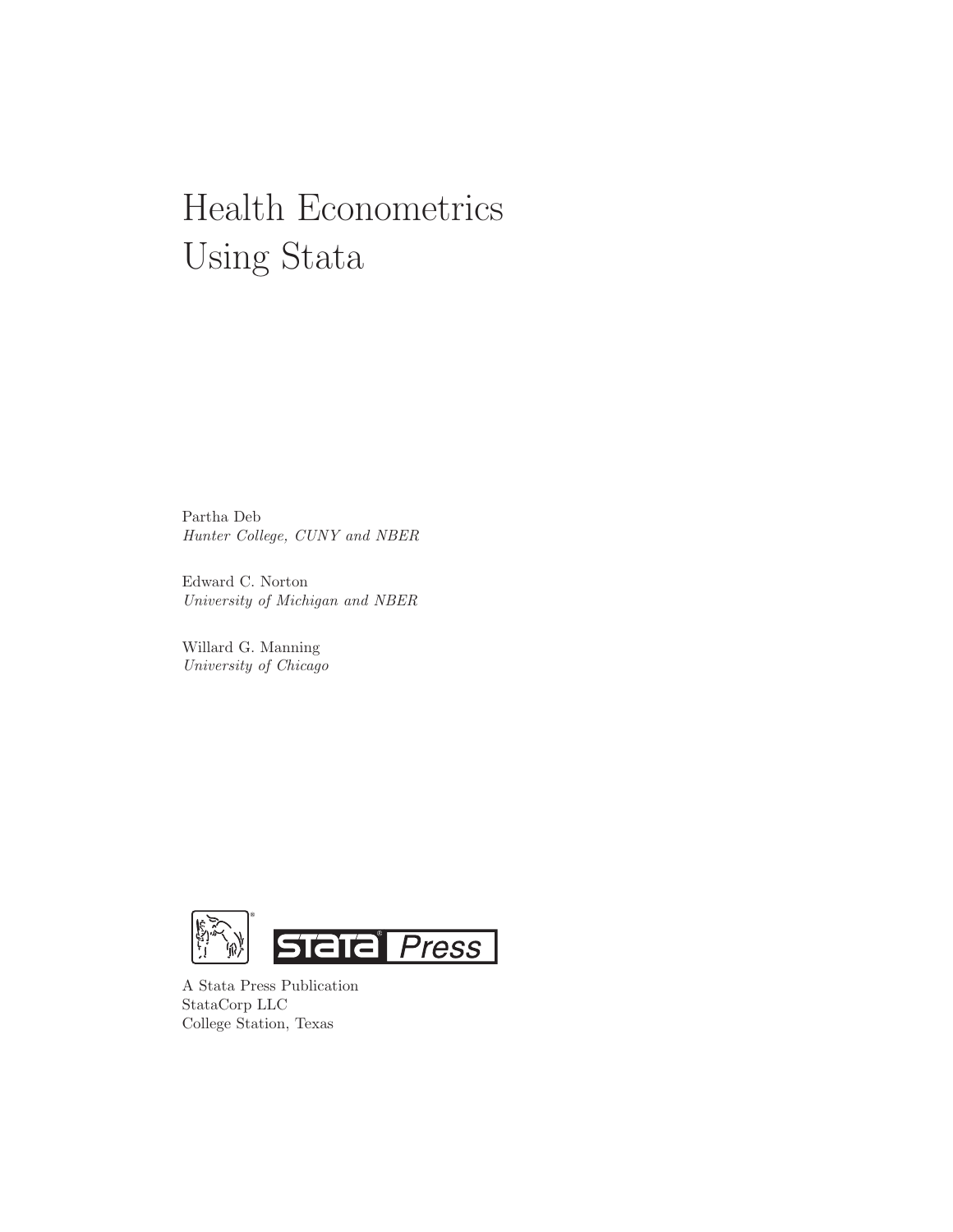

Copyright © 2017 StataCorp LLC All rights reserved. First edition 2017

Published by Stata Press, 4905 Lakeway Drive, College Station, Texas 77845 Typeset in  $\mathbb{H}\mathrm{Tr} X 2_\varepsilon$ Printed in the United States of America 10 9 8 7 6 5 4 3 2 1

Print ISBN-10: 1-59718-228-1 Print ISBN-13: 978-1-59718-228-7 ePub ISBN-10: 1-59718-229-X ePub ISBN-13: 978-1-59718-229-4 Mobi ISBN-10: 1-59718-230-3 Mobi ISBN-13: 978-1-59718-230-0

Library of Congress Control Number: 2016960172

No part of this book may be reproduced, stored in a retrieval system, or transcribed, in any form or by any means—electronic, mechanical, photocopy, recording, or otherwise—without the prior written permission of StataCorp LLC.

Stata, **Stata**, Stata Press, Mata, **mata**, and NetCourse are registered trademarks of StataCorp LLC.

Stata and Stata Press are registered trademarks with the World Intellectual Property Organization of the United Nations.

NetCourseNow is a trademark of StataCorp LLC.

 $\mathbb{F}\to \mathbb{F}$ 2 $\varepsilon$  is a trademark of the American Mathematical Society.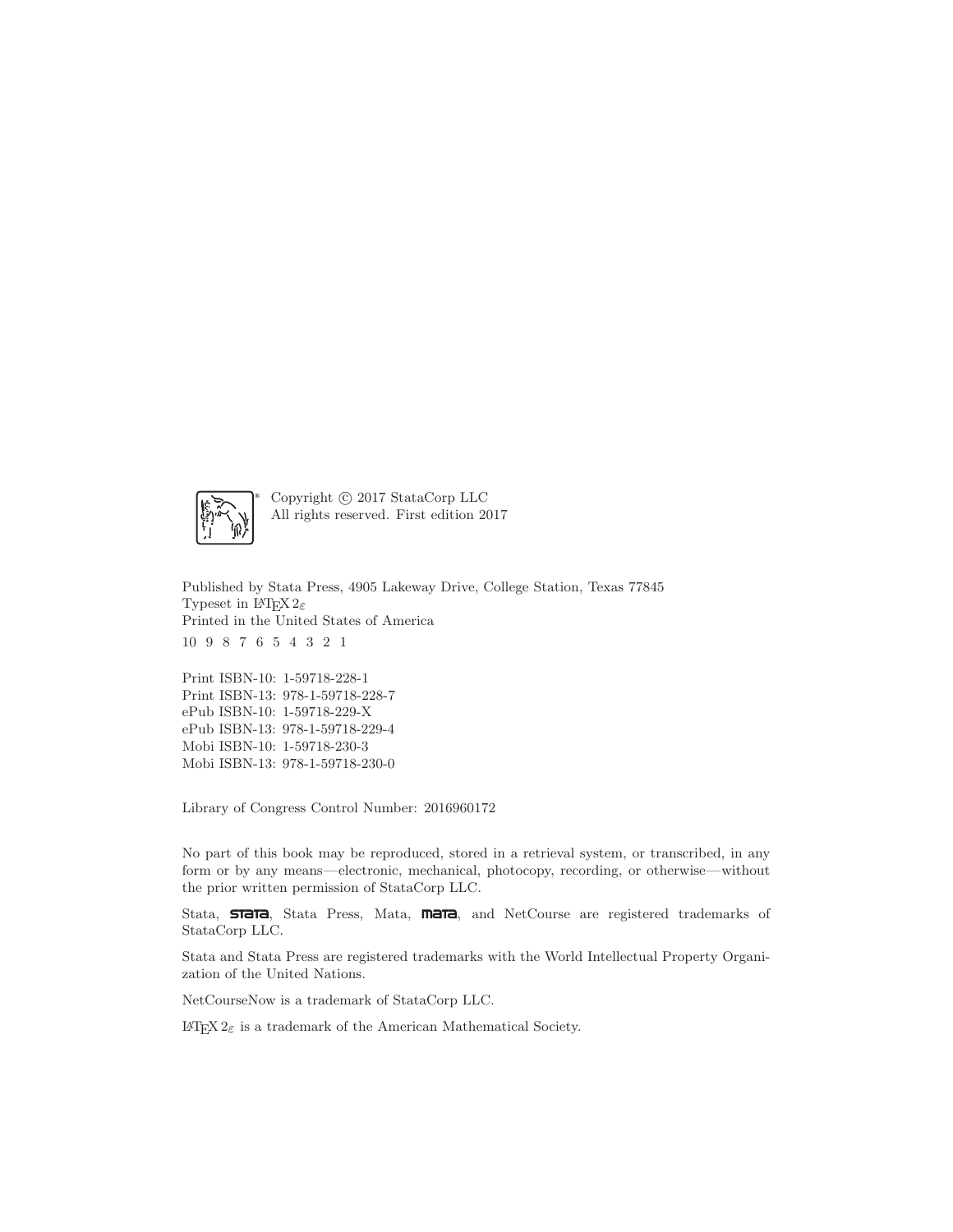# Dedication to Willard G. Manning, Jr. (1946–2014)

Will Manning joined the RAND Corporation in 1975, a few years after completing his PhD at Stanford. He quickly became involved in the RAND Health Insurance Experiment. Will was the lead author of the article that reported the main insurance results in the 1987 American Economic Review, one of the most cited and influential articles in health economics. He also published many seminal articles about demand for alcohol and cigarettes, the taxes of sin, and mental healthcare. In 2010, the American Society of Health Economics awarded the Victor R. Fuchs Award to Will for his lifetime contributions to the field of health economics.

But perhaps his strongest influence was on empirical methods central to applied health economics research. With others at RAND, he advocated moving away from tobit and sample-selection models to deal with distributions of dependent variables that had a large mass at zero. The two-part model, in all of its forms, is now the dominant model for healthcare expenditures and use. He also understood the power and limitations of taking logarithms of skewed distributions. And woe to the author who did not deal adequately with heteroskedasticity upon retransformation. Will continued to push the field of health econometrics through the end of his career. He helped develop new methods and advocated the work of others who found better ways of modeling healthcare expenditures and use. His influence on applied health economics is deep and lasting (Konetzka 2015; Mullahy 2015).

Will had three other characteristics that we grew to appreciate, if not emulate, over the years. He was absolutely meticulous about research—data, methods, and attribution. Precision is not merely an abstract statistical concept but an essential part of all steps in a research project.

Will was extraordinarily generous with his time. We know of many junior economists who were amazed and profoundly grateful that Will took the time to give detailed feedback on their article or presentation—and to explain why their standard errors were all wrong.

Finally, Will was hilariously funny. We know this is a rare trait in an economist, but a little levity makes the daily give and take in search of truth that much more enjoyable.

We dedicate this book to our friend and colleague, Will Manning.

Partha Deb and Edward C. Norton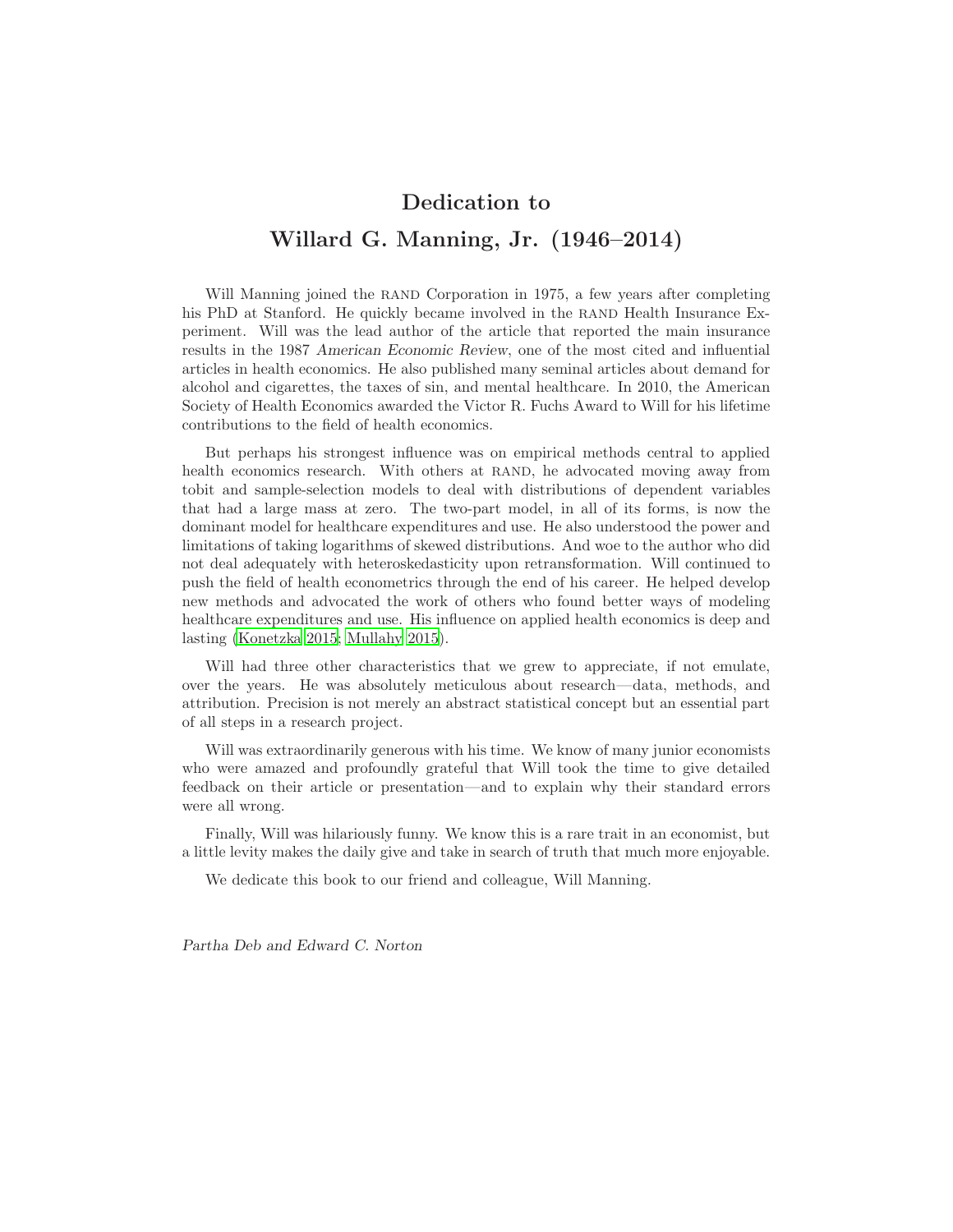# **Contents**

|                | List of tables  |                                          | xiii                                                                 |                |  |  |  |  |
|----------------|-----------------|------------------------------------------|----------------------------------------------------------------------|----------------|--|--|--|--|
|                | List of figures |                                          |                                                                      |                |  |  |  |  |
|                | Preface         |                                          |                                                                      | xvii           |  |  |  |  |
|                |                 | Notation and typography                  | $\overline{\mathbf{x}}$ ix                                           |                |  |  |  |  |
| 1              |                 | Introduction                             |                                                                      | 1              |  |  |  |  |
|                | 1.1             | Outline                                  |                                                                      | $\overline{2}$ |  |  |  |  |
|                | 1.2             |                                          |                                                                      | 3              |  |  |  |  |
|                | 1.3             |                                          |                                                                      | 4              |  |  |  |  |
|                | 1.4             |                                          |                                                                      | $\overline{5}$ |  |  |  |  |
|                | 1.5             |                                          |                                                                      |                |  |  |  |  |
| $\overline{2}$ | Framework       |                                          |                                                                      |                |  |  |  |  |
|                | 2.1             |                                          |                                                                      | $\overline{7}$ |  |  |  |  |
|                | 2.2             | Potential outcomes and treatment effects |                                                                      |                |  |  |  |  |
|                | 2.3             |                                          |                                                                      | 10             |  |  |  |  |
|                |                 | 2.3.1                                    |                                                                      | 11             |  |  |  |  |
|                |                 | 2.3.2                                    |                                                                      | 11             |  |  |  |  |
|                |                 | 2.3.3                                    |                                                                      | 12             |  |  |  |  |
|                | 2.4             |                                          | Regression estimates of treatment effects                            | 13             |  |  |  |  |
|                |                 | 2.4.1                                    | Linear regression $\ldots \ldots \ldots \ldots \ldots \ldots \ldots$ | 13             |  |  |  |  |
|                |                 | 2.4.2                                    |                                                                      | 15             |  |  |  |  |
|                | 2.5             |                                          |                                                                      | 16             |  |  |  |  |
|                | 2.6             |                                          |                                                                      | 18             |  |  |  |  |
|                |                 | 2.6.1                                    |                                                                      | 19             |  |  |  |  |
|                |                 | 2.6.2                                    |                                                                      | 20             |  |  |  |  |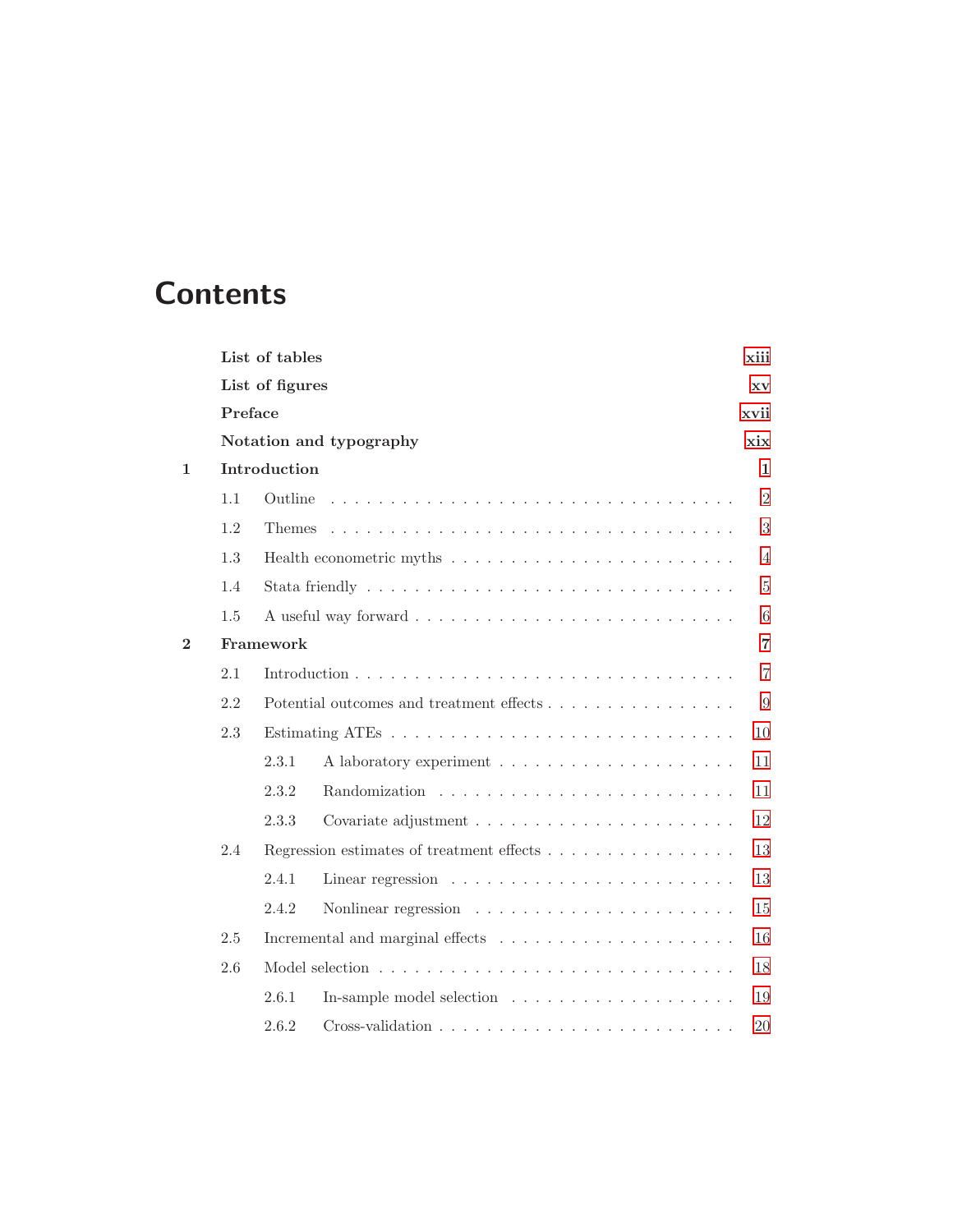#### viii Contents

|                | 2.7     |                                                                                 | 21     |
|----------------|---------|---------------------------------------------------------------------------------|--------|
| 3              |         | MEPS data                                                                       | 23     |
|                | 3.1     |                                                                                 | 23     |
|                | $3.2\,$ |                                                                                 | 24     |
|                | 3.3     |                                                                                 | 26     |
|                | 3.4     |                                                                                 | $30\,$ |
|                | 3.5     |                                                                                 | 32     |
|                | 3.6     |                                                                                 | 32     |
| $\overline{4}$ |         | The linear regression model: Specification and checks                           | 33     |
|                | 4.1     |                                                                                 | 33     |
|                | 4.2     |                                                                                 | 34     |
|                | 4.3     | Marginal, incremental, and treatment effects                                    | $35\,$ |
|                |         | 4.3.1<br>Marginal and incremental effects                                       | 36     |
|                |         | 4.3.2<br>Graphical representation of marginal and incremental effects           | 38     |
|                |         | 4.3.3                                                                           | 41     |
|                | 4.4     |                                                                                 | 47     |
|                |         | 4.4.1<br>Example: A quadratic specification                                     | 47     |
|                |         | 4.4.2<br>Example: An exponential specification                                  | $50\,$ |
|                | 4.5     |                                                                                 | $52\,$ |
|                |         | 4.5.1<br>Artificial-data example of visual checks                               | $52\,$ |
|                |         | MEPS example of visual checks<br>4.5.2                                          | 55     |
|                | 4.6     |                                                                                 | 58     |
|                |         | 4.6.1                                                                           | 58     |
|                |         | 4.6.2                                                                           | 59     |
|                |         | 4.6.3<br>Modified Hosmer-Lemeshow test                                          | 59     |
|                |         | 4.6.4                                                                           | 60     |
|                |         | Model selection using AIC and BIC $\ldots \ldots \ldots \ldots \ldots$<br>4.6.5 | 66     |
|                | 4.7     |                                                                                 | 69     |
| $\overline{5}$ |         | Generalized linear models                                                       | 71     |
|                | 5.1     |                                                                                 | 71     |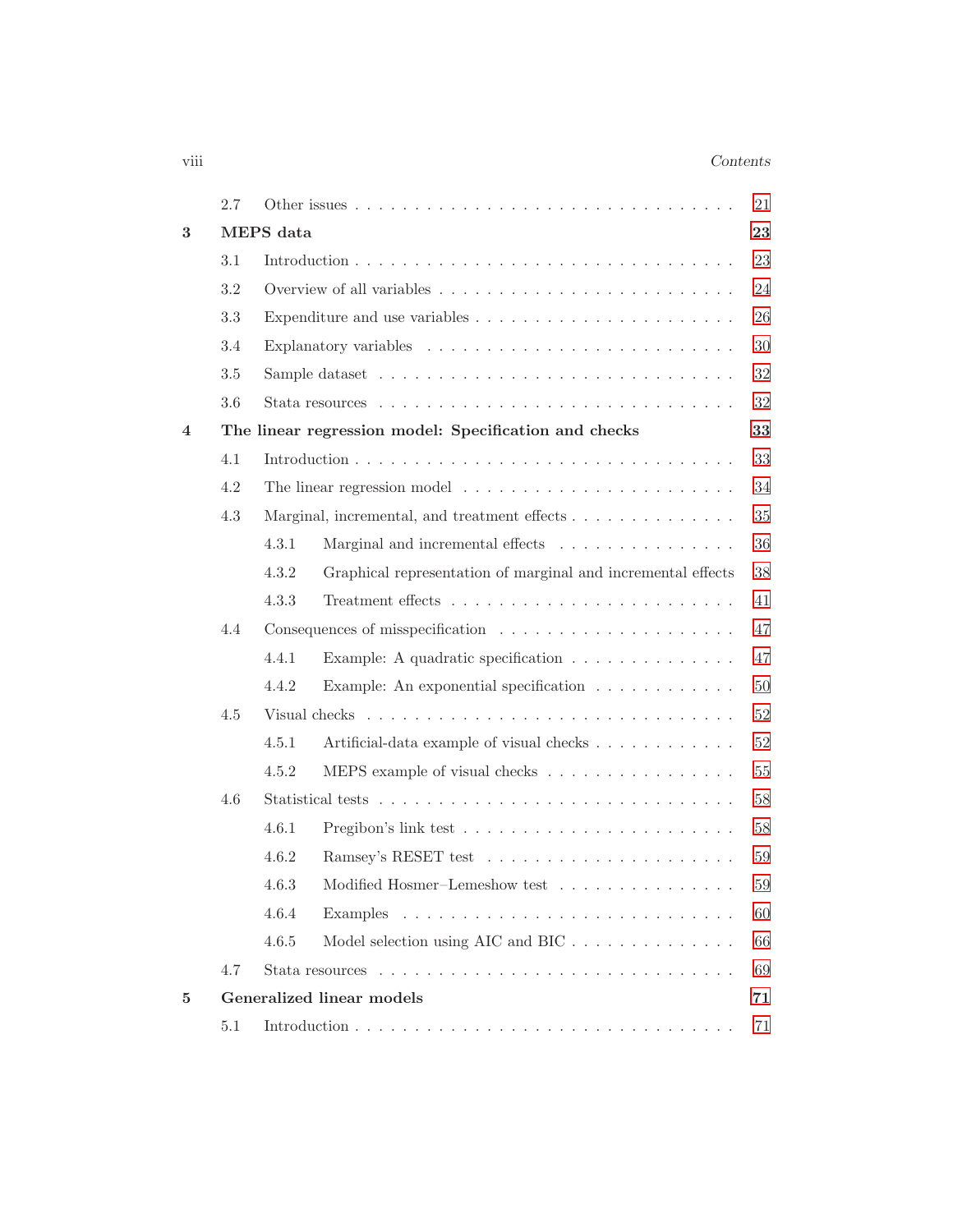#### Contents ix

|   | 5.2     | 73                                                                                                        |
|---|---------|-----------------------------------------------------------------------------------------------------------|
|   |         | 73<br>5.2.1                                                                                               |
|   |         | 75<br>5.2.2                                                                                               |
|   | 5.3     | 75                                                                                                        |
|   | 5.4     | 77                                                                                                        |
|   | 5.5     | 78                                                                                                        |
|   | 5.6     | 81                                                                                                        |
|   | $5.7\,$ | 82                                                                                                        |
|   | $5.8\,$ | 85<br>Choice of link function and distribution family $\ldots \ldots \ldots \ldots$                       |
|   |         | 85<br>5.8.1                                                                                               |
|   |         | 87<br>5.8.2                                                                                               |
|   |         | 89<br>5.8.3<br>Modified Park test for the distribution family $\ldots \ldots$                             |
|   |         | 5.8.4<br>91                                                                                               |
|   | 5.9     | 91                                                                                                        |
|   | 5.10    | 91                                                                                                        |
| 6 |         | 93<br>Log and Box-Cox models                                                                              |
|   | 6.1     | 93                                                                                                        |
|   | 6.2     | 94<br>Log models $\ldots \ldots \ldots \ldots \ldots \ldots \ldots \ldots \ldots \ldots \ldots$           |
|   |         | 94<br>6.2.1<br>Log model estimation and interpretation $\ldots \ldots \ldots$                             |
|   | 6.3     | Retransformation from $\ln(y)$ to raw scale<br>96                                                         |
|   |         | 96<br>6.3.1<br>Error retransformation and model predictions $\ldots \ldots$                               |
|   |         | 6.3.2<br>Marginal and incremental effects<br>$\boldsymbol{99}$                                            |
|   | 6.4     | 99                                                                                                        |
|   | 6.5     | $Box-Cox$ models $\ldots \ldots \ldots \ldots \ldots \ldots \ldots \ldots \ldots \ldots \ldots$<br>101    |
|   |         | $6.5.1$ Box-Cox example $\ldots$ , $\ldots$ , $\ldots$ , $\ldots$ , $\ldots$ , $\ldots$ , $\ldots$<br>101 |
|   | 6.6     | 102                                                                                                       |
| 7 |         | Models for continuous outcomes with mass at zero<br>105                                                   |
|   | 7.1     | 105                                                                                                       |
|   | 7.2     | Two-part models $\dots \dots \dots \dots \dots \dots \dots \dots \dots \dots \dots \dots$<br>106          |
|   |         | Expected values and marginal and incremental effects<br>7.2.1<br>108                                      |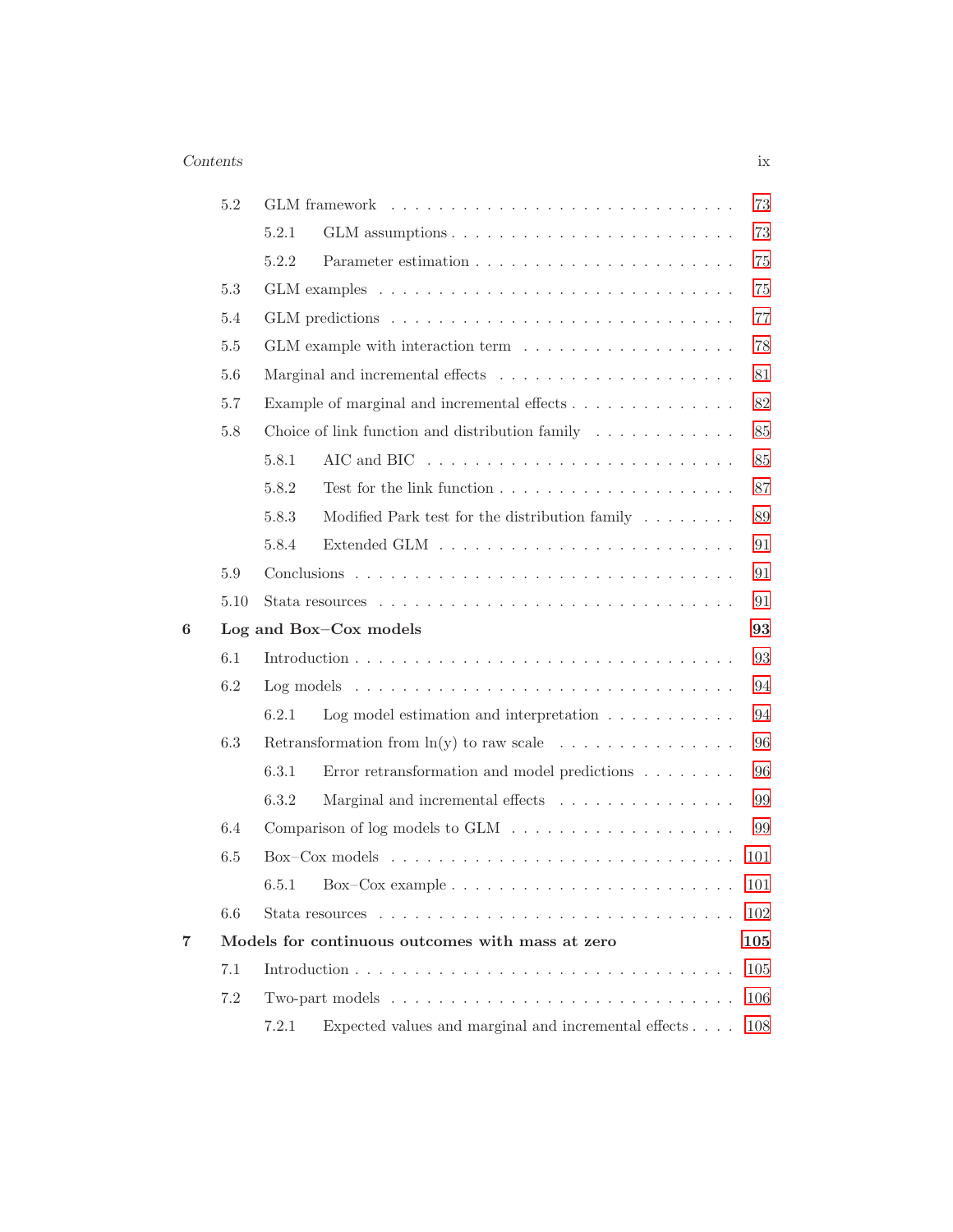| **<br>л | Contents |
|---------|----------|
|         |          |

|   | $7.3\,$ | Generalized tobit   |                                                                                        |         |  |  |  |
|---|---------|---------------------|----------------------------------------------------------------------------------------|---------|--|--|--|
|   |         | 7.3.1               | Full-information maximum likelihood and limited-infor-<br>mation<br>maximum likelihood | 110     |  |  |  |
|   | 7.4     |                     | Comparison of two-part and generalized to<br>bit models $\dots \dots \dots$            | 111     |  |  |  |
|   |         | 7.4.1               | Examples that show similarity of marginal effects $\dots \dots$                        | 112     |  |  |  |
|   | 7.5     |                     |                                                                                        | 116     |  |  |  |
|   |         | 7.5.1               | Two-part model example $\ldots \ldots \ldots \ldots \ldots \ldots \ldots$              | 116     |  |  |  |
|   |         | 7.5.2               | Two-part model marginal effects                                                        | 118     |  |  |  |
|   |         | 7.5.3               | Two-part model marginal effects example $\ldots \ldots \ldots$                         | 120     |  |  |  |
|   |         | 7.5.4               | Generalized tobit interpretation                                                       | 122     |  |  |  |
|   |         | 7.5.5               |                                                                                        | 122     |  |  |  |
|   | 7.6     |                     | Single-index models that accommodate zeros $\dots \dots \dots \dots$                   | 128     |  |  |  |
|   |         | 7.6.1               | The tobit model $\ldots \ldots \ldots \ldots \ldots \ldots \ldots \ldots \ldots$       | 128     |  |  |  |
|   |         | 7.6.2               | Why tobit is used sparingly $\dots \dots \dots \dots \dots \dots$                      | 130     |  |  |  |
|   |         | 7.6.3               | One-part models $\dots \dots \dots \dots \dots \dots \dots \dots \dots$                | 131     |  |  |  |
|   | 7.7     |                     |                                                                                        | 131     |  |  |  |
|   | 7.8     |                     |                                                                                        | 132     |  |  |  |
| 8 |         | Count models<br>133 |                                                                                        |         |  |  |  |
|   | 8.1     | 133                 |                                                                                        |         |  |  |  |
|   | 8.2     |                     |                                                                                        | 137     |  |  |  |
|   |         | 8.2.1               |                                                                                        | 137     |  |  |  |
|   |         | 8.2.2               | Robustness of the Poisson regression                                                   | 138     |  |  |  |
|   |         | 8.2.3               | Interpretation $\ldots \ldots \ldots \ldots \ldots \ldots \ldots \ldots \ldots$        | 139     |  |  |  |
|   |         | 8.2.4               | Is Poisson too restrictive? $\ldots \ldots \ldots \ldots \ldots \ldots$                | 142     |  |  |  |
|   | 8.3     |                     | Negative binomial models $\dots \dots \dots \dots \dots \dots \dots \dots \dots$       | 144     |  |  |  |
|   |         | 8.3.1               | Examples of negative binomial models $\ldots \ldots \ldots \ldots$                     | 146     |  |  |  |
|   | 8.4     |                     | Hurdle and zero-inflated count models $\ldots \ldots \ldots \ldots \ldots \ldots$      | 149     |  |  |  |
|   |         | 8.4.1               | Hurdle count models $\dots \dots \dots \dots \dots \dots \dots$                        | 149     |  |  |  |
|   |         | 8.4.2               | Zero-inflated models $\dots \dots \dots \dots \dots \dots \dots \dots \dots$           | $155\,$ |  |  |  |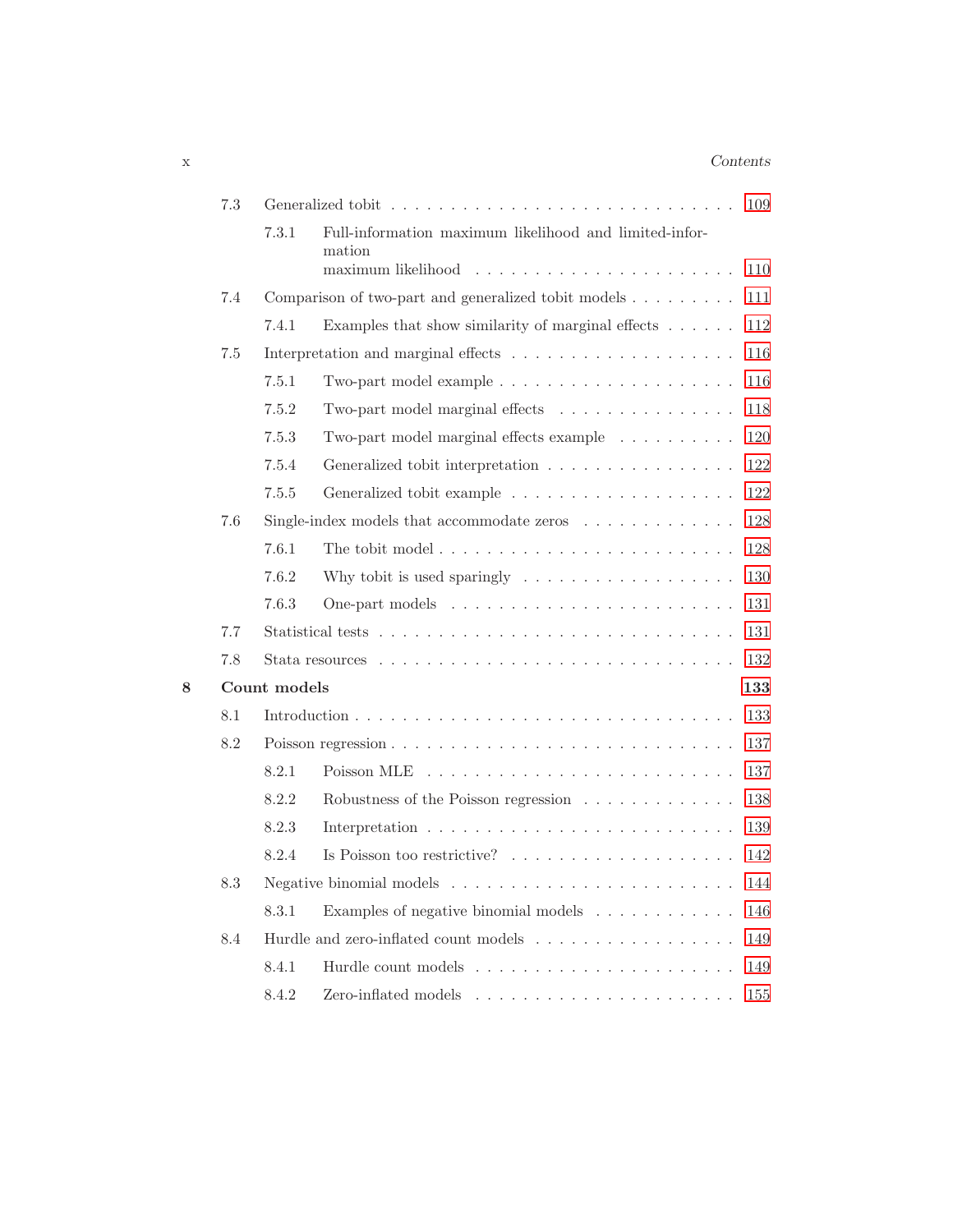#### Contents xi

|    | 8.5  | 158<br>Truncation and censoring $\ldots \ldots \ldots \ldots \ldots \ldots \ldots \ldots$            |
|----|------|------------------------------------------------------------------------------------------------------|
|    |      | 158<br>8.5.1                                                                                         |
|    |      | 8.5.2<br>159                                                                                         |
|    | 8.6  | 159                                                                                                  |
|    |      | 8.6.1<br>160                                                                                         |
|    |      | 8.6.2<br>161<br>$Cross-validation \dots \dots \dots \dots \dots \dots \dots \dots \dots \dots \dots$ |
|    | 8.7  | 163                                                                                                  |
|    | 8.8  | 163                                                                                                  |
| 9  |      | 165<br>Models for heterogeneous effects                                                              |
|    | 9.1  | 165                                                                                                  |
|    | 9.2  | 166                                                                                                  |
|    |      | 167<br>9.2.1                                                                                         |
|    |      | 173<br>9.2.2                                                                                         |
|    | 9.3  | 173                                                                                                  |
|    |      | 176<br>9.3.1<br>MEPS example of healthcare expenditures                                              |
|    |      | MEPS example of healthcare use<br>186<br>9.3.2                                                       |
|    | 9.4  | 192                                                                                                  |
|    |      | 193<br>9.4.1                                                                                         |
|    | 9.5  | 198                                                                                                  |
|    | 9.6  | 200                                                                                                  |
| 10 |      | 201<br>Endogeneity                                                                                   |
|    | 10.1 | 201                                                                                                  |
|    | 10.2 | 202                                                                                                  |
|    |      | 202<br>10.2.1                                                                                        |
|    |      | 10.2.2<br>204                                                                                        |
|    |      | 10.2.3<br>206                                                                                        |
|    |      | 10.2.4<br>207                                                                                        |
|    |      | 10.2.5<br>Modeling endogeneity with ERM $\ldots \ldots \ldots \ldots \ldots$<br>209                  |
|    | 10.3 | Endogeneity with a binary endogenous variable $\ldots \ldots \ldots \ldots$<br>210                   |
|    |      | 10.3.1<br>216                                                                                        |
|    |      |                                                                                                      |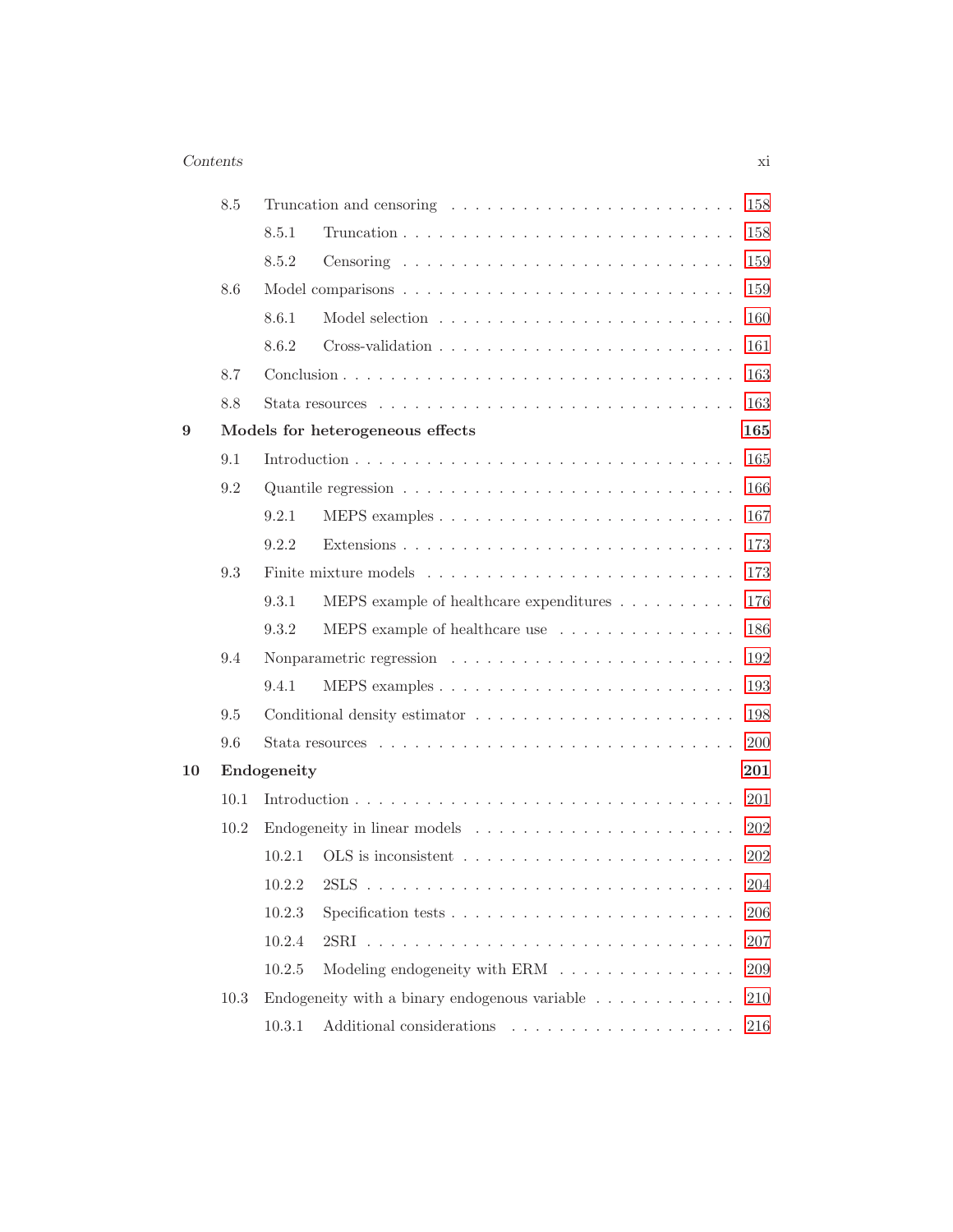#### xii Contents

|    | 10.4 | 216                                                                                |
|----|------|------------------------------------------------------------------------------------|
|    | 10.5 |                                                                                    |
| 11 |      | Design effects<br>221                                                              |
|    | 11.1 | 221                                                                                |
|    | 11.2 |                                                                                    |
|    |      | 11.2.1                                                                             |
|    |      | 11.2.2<br>223                                                                      |
|    |      | 11.2.3<br>Weights and clustering in natural experiments $\ldots \ldots$ 225        |
|    | 11.3 | Methods for point estimation and inference<br>225                                  |
|    |      | 11.3.1<br>226                                                                      |
|    |      | 11.3.2                                                                             |
|    | 11.4 | 228                                                                                |
|    |      | 11.4.1<br>228                                                                      |
|    |      | 11.4.2<br>229<br>Weighted sample means $\dots \dots \dots \dots \dots \dots \dots$ |
|    |      | 11.4.3<br>231<br>Weighted least-squares regression                                 |
|    |      | 11.4.4<br>233                                                                      |
|    | 11.5 | 234                                                                                |
|    | 11.6 | 235                                                                                |
|    |      | References<br>237                                                                  |
|    |      | Author index<br>247                                                                |
|    |      | Subject index<br>251                                                               |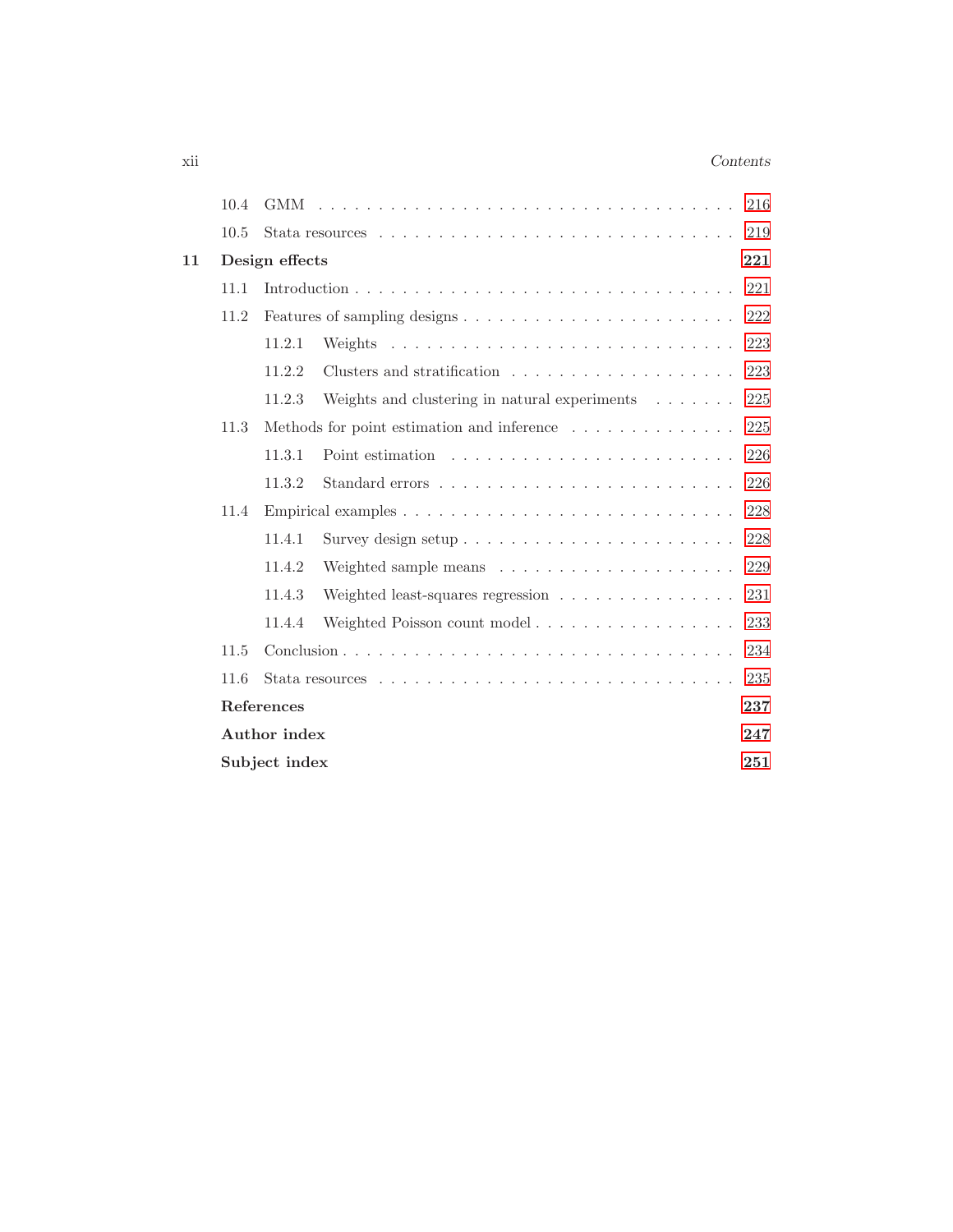(Pages omitted)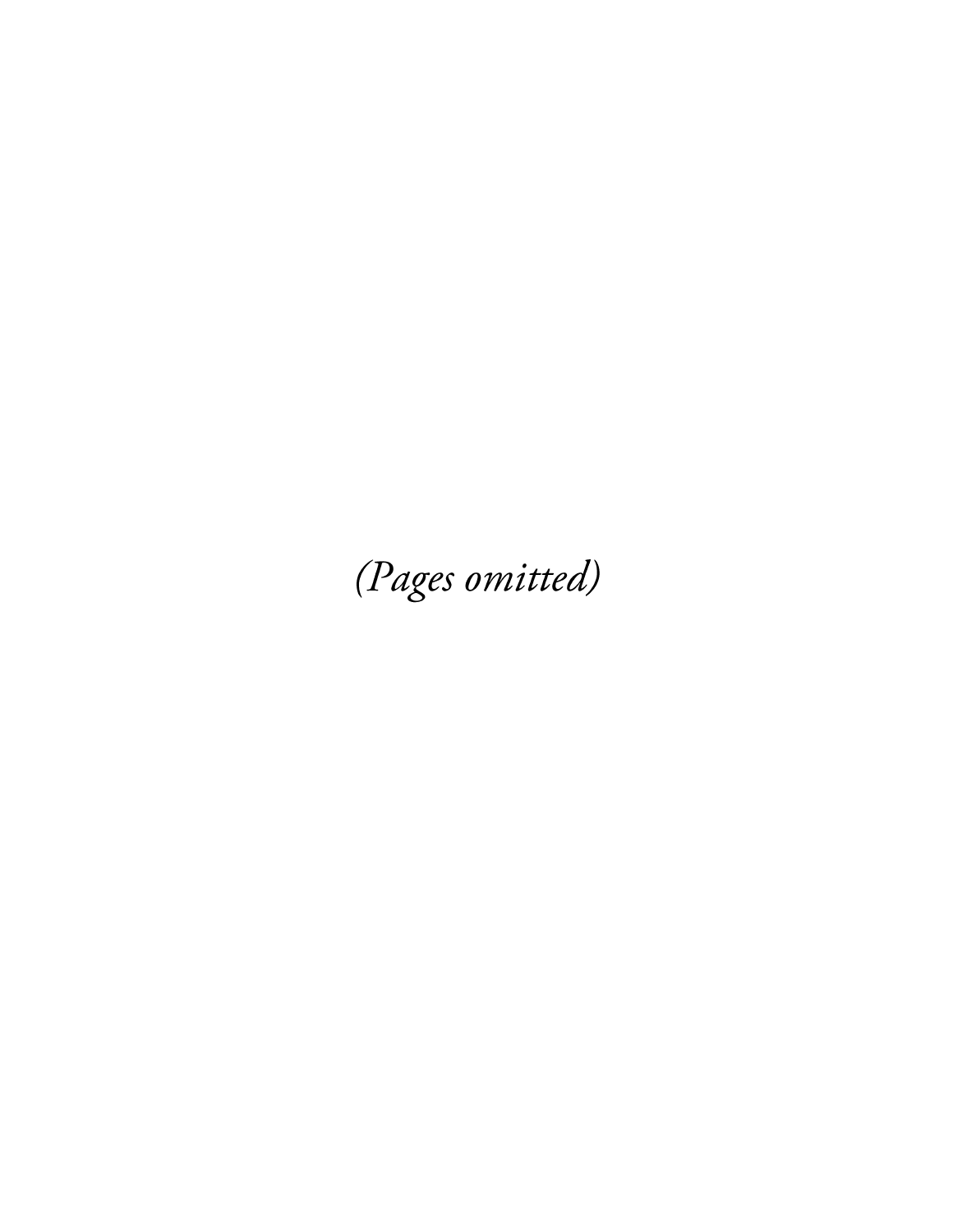## Preface

This book grew out of our experience giving presentations about applied health econometrics at the International Health Economics Association and the American Society of Health Economists biennial conferences. In those preconference seminars, we tried to expose graduate students and early career academics to topics not generally covered in traditional econometrics courses but nonetheless are salient to most applied research on healthcare expenditures and use. Participants began to encourage us to turn our slides into a book.

In this book, we aim to provide a clear understanding of the most commonly used (and abused) econometric models for healthcare expenditure and use and of approaches to choose the most appropriate model. If you want intuition, meaningful examples, inspiration to improve your best practice, and enough math for rigor but not enough to cause rigor mortis, then keep reading. If you want a general econometrics textbook, then put down this book and go buy a general econometrics textbook. Get ready to try new methods and statistical tests in Stata as you read. Be prepared to think.

Despite years of training and practice in applied econometrics, we still learned a tremendous amount while working on this book from reading recent literature, comparing and testing models in Stata, and debating with each other. We particularly learned from our coauthor Will Manning, who unfortunately died in 2014 before seeing our collective effort come to fruition. Will was a fountain of knowledge. We think that his overarching approach to econometrics of repeated testing to find the best model for the particular research question and dataset is the best guide. The journey matters, not just the final parameter estimate.

In closing, we want to thank some of the many people who have helped us complete this book. David Drukker, editor and econometrician, had numerous suggestions, large and small, that dramatically improved the book. We are grateful to Stephanie White, Adam Crawley, and David Culwell at StataCorp for help with L<sup>AT</sup>EX, editorial assistance, and production of the book. We thank Betsy Querna Cliff, Morris Hamilton, Jun Li, and Eden Volkov for reading early drafts and providing critical feedback. We thank the many conference participants who were the early guinea pigs for our efforts at clarity and instruction and especially those who gave us the initial motivation to undertake this book. Our wives, Erika Bach and Carolyn Norton, provided support and encouragement, especially during periods of low marginal productivity. Erika Manning cared for Will during his illness and tolerated lengthy phone calls at odd hours, and Will's bad puns at all hours.

Partha Deb and Edward C. Norton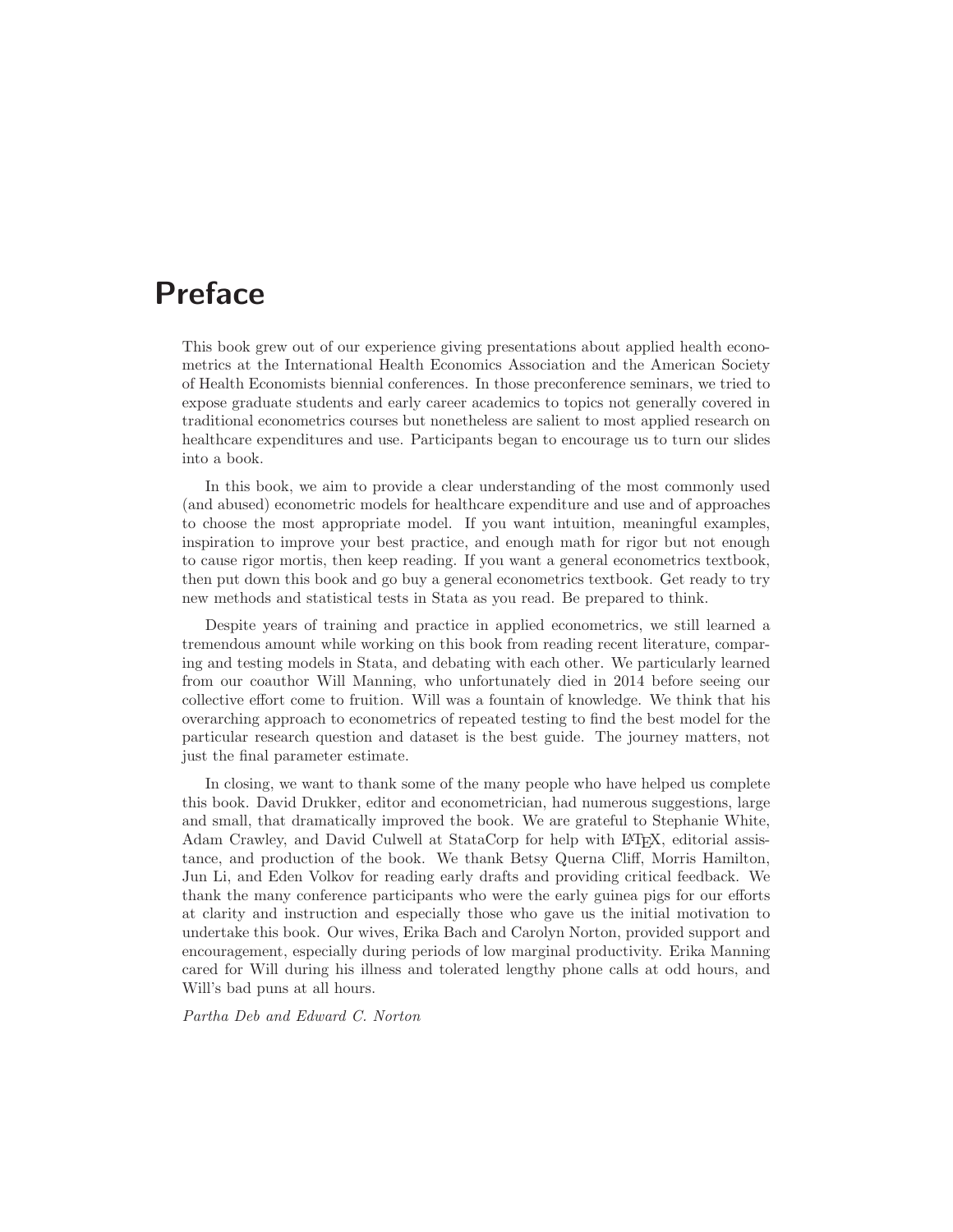(Pages omitted)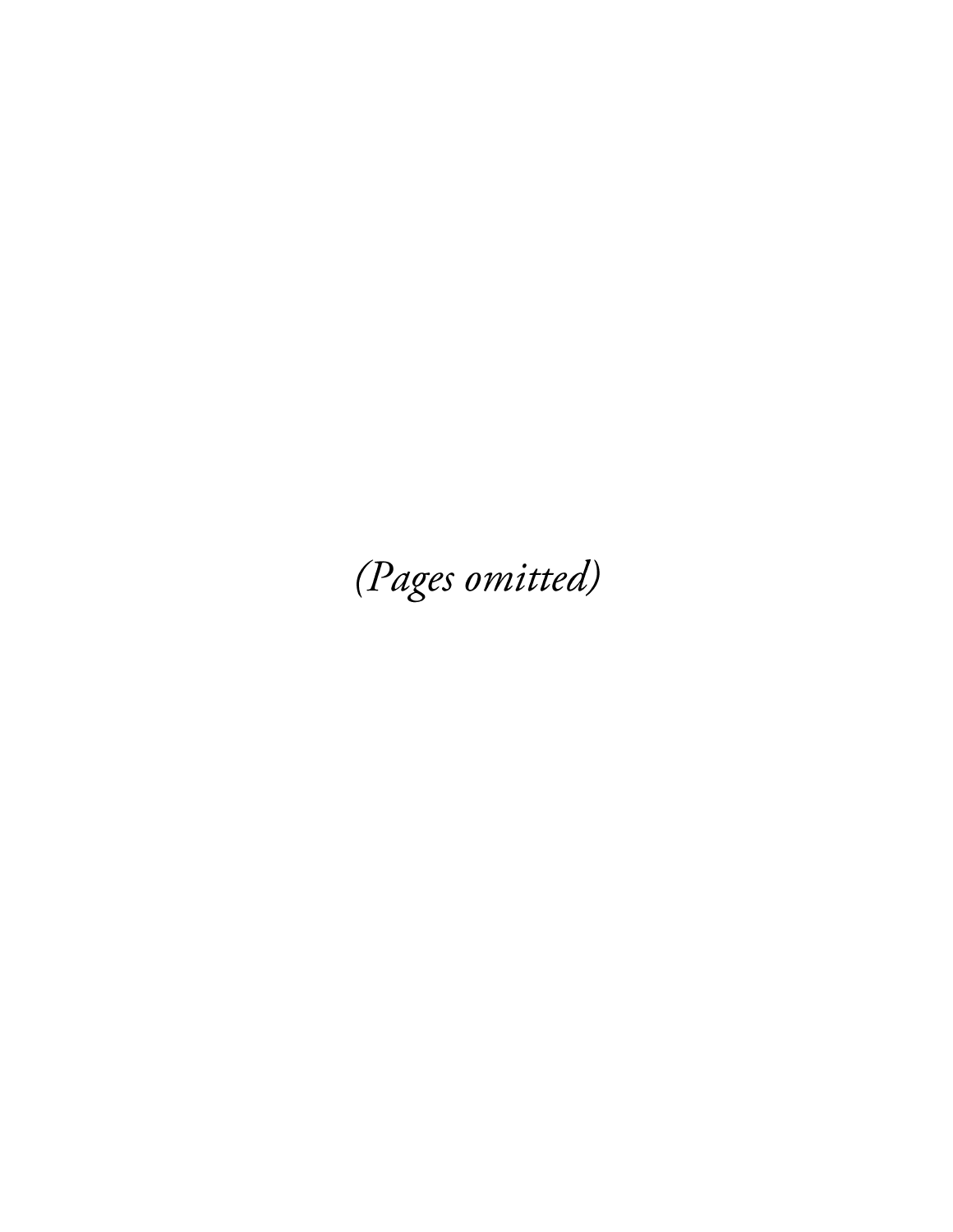# 1 Introduction

Health and healthcare are central to society and economic activity. This observation extends beyond the large fraction of gross national product devoted to formal healthcare to the fact that health and healthcare affect each other and numerous other decisions. Health affects people's ability to engage in work and leisure, their probability of marriage, probability of living to a ripe old age, and how much they spend on healthcare. Healthcare affects health mostly for the better, although side effects and medical errors can have drastic consequences. The desire for better health motivates decisions about smoking, drinking, diet, and exercise over a lifetime. Therefore, it is important to understand the underlying causes of health and how health affects people's lives, including examining the determinants of healthcare expenditures and use.

Economic theory and policy motivate research questions on healthcare expenditures and use. The healthcare sector is one of the best areas to test economic theories of insurance, the behavior of nonprofit firms, principal-agent relationships, and the influence of peers. Moreover, governments are intimately involved with healthcare. For example, in the United States, the federal and state governments administer Medicare and Medicaid health insurance, the Veterans Administration provides healthcare to veterans, and the government regulates tobacco, alcohol, and prescription drugs. Understanding what drives healthcare expenditures and use is essential for policy. National domestic political debates often center around policies that aim to enhance public health, improve quality of healthcare, and ensure affordable access to health insurance. Health economists have much to offer by studying these issues.

The last few decades have also seen a proliferation of sophisticated statistical methods. Researchers now have many alternatives to ordinary least squares (OLS) to analyze data with dependent variables that are binary, count, or skewed. Researchers can adjust estimates to control for complex survey design and heteroskedasticity. There are classes of models [for example, generalized linear models (GLM)] and statistical methods (for example, maximum likelihood estimation and generalized method of moments) beyond least squares that provide powerful and unified approaches to fitting many complex models. Advances in computing power mean that researchers can estimate technically complex statistical models faster than ever. Stata (and other statistical software) allows researchers to use these models quickly and easily.

Like the people behind the statistics, data come in all shapes, sizes, and ages. Researchers collect population health and census data, episode-level claims data, survey data on households and on providers, and, more recently, individual biometric data including genetic information. Datasets are often merged to generate richer information over time. The variety of data is dizzying.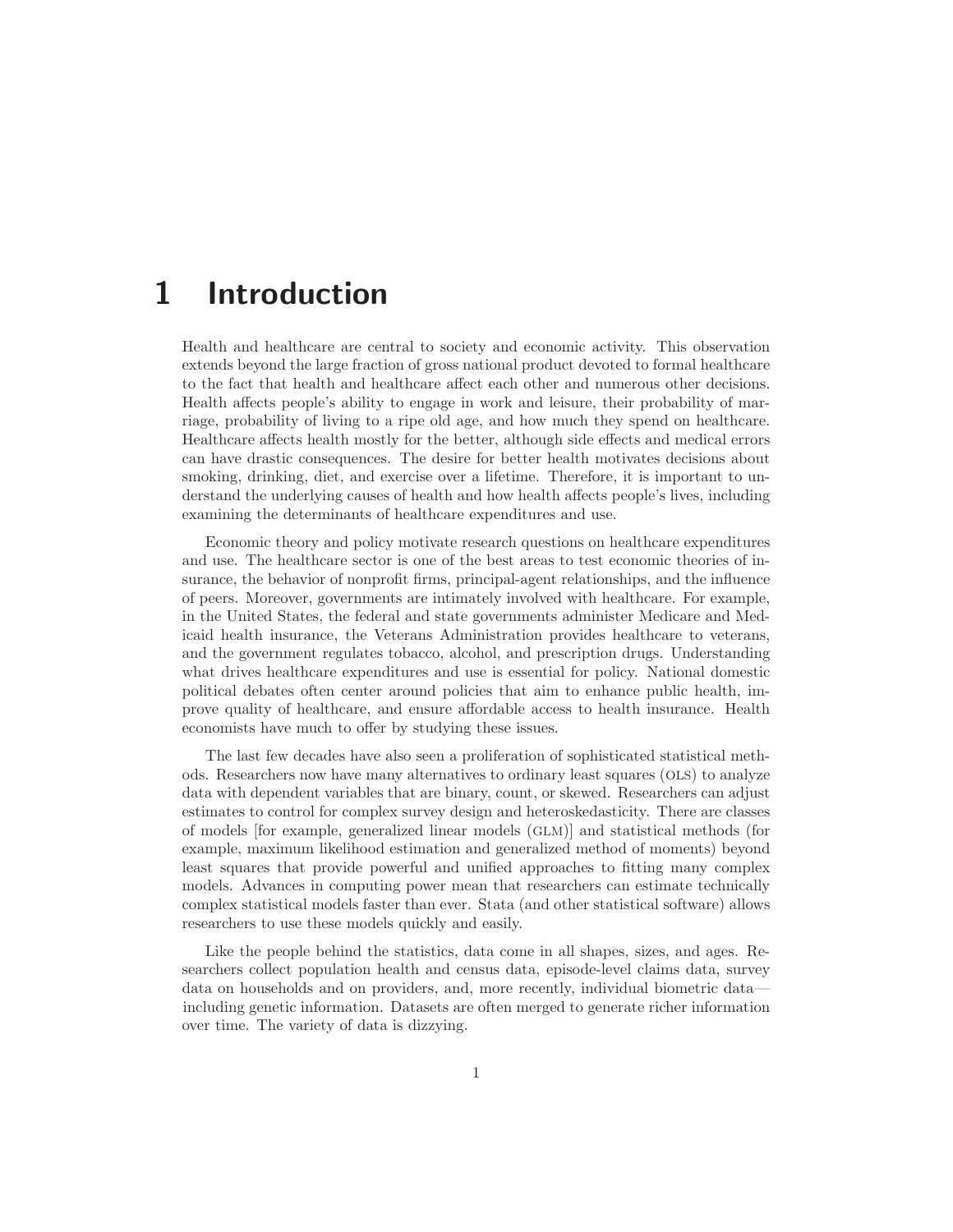The importance of the research and policy questions requires that we use the econometric models with care and that we think deeply about the correct interpretation. Faster computers do not obviate the need for thought.

In this book, we lay out the main statistical approaches and econometric models used to analyze healthcare expenditure and use data. We explain how to estimate and interpret the models using easy-to-follow examples. We include numerous references to the main theoretical and applied literature. We also discuss the strengths and weaknesses of the models we present. Knowing the limitations of models is as important as knowing when to appropriately use them. Most importantly, we demonstrate rigorous model testing methods. By following our approach, researchers can rigorously address research questions in health economics using a way that is tailored to their data.

#### 1.1 Outline

This book is divided into three groups of chapters. The early chapters provide the background necessary to understand the rest of the book. Many empirical research questions aim to estimate treatment effects. Consequently, chapter 2 introduces the potential outcomes framework, which is useful for estimating and interpreting treatment effects. It also relates treatment effects to marginal and incremental effects in both linear and nonlinear models. Chapter 3 introduces the Medical Expenditure Panel Survey dataset, which is used throughout this book for illustrative examples. Chapter 4 illustrates how to estimate the average treatment effect, the treatment effect on the treated, and marginal and incremental effects for linear regression models. Chapter 4 also shows that misspecifications in OLS models can lead to inconsistent average effects. It also includes graphical and statistical tests for model specification to help decide between competing statistical models.

The core chapters describe the most prominent set of models used for healthcare expenditures and use, including those that explicitly deal with skewness, heteroskedasticity, log transformations, zeros, and count data. Chapter 5 presents GLMs as an alternative to OLS for modeling positive continuous outcomes. Generalized linear models are especially useful for skewed dependent variables and for heteroskedastic error terms. Although we argue that GLM provides a powerful set of models for health expenditure, we also lay out the popular log transformation model in chapter 6. Transforming a dependent variable by taking its natural logarithm is a widely used way to model skewed outcomes. Chapter 6 describes several versions that differ in their assumptions about heteroskedasticity and the distribution of the error term (normal or nonnormal). We show that interpretation can be complex, even though estimation is simple. Chapter 7 adds observations with outcomes equal to zero. Most health expenditure data have a substantial mass at zero, which makes models that explicitly account for zeros appealing. Here we describe and compare two-part and selection models. We explain the underlying assumptions behind the often misunderstood two-part model, and show how two-part models are superficially similar, yet strikingly different from selection models in fundamental ways. Chapter 8 moves away from continuous dependent variables to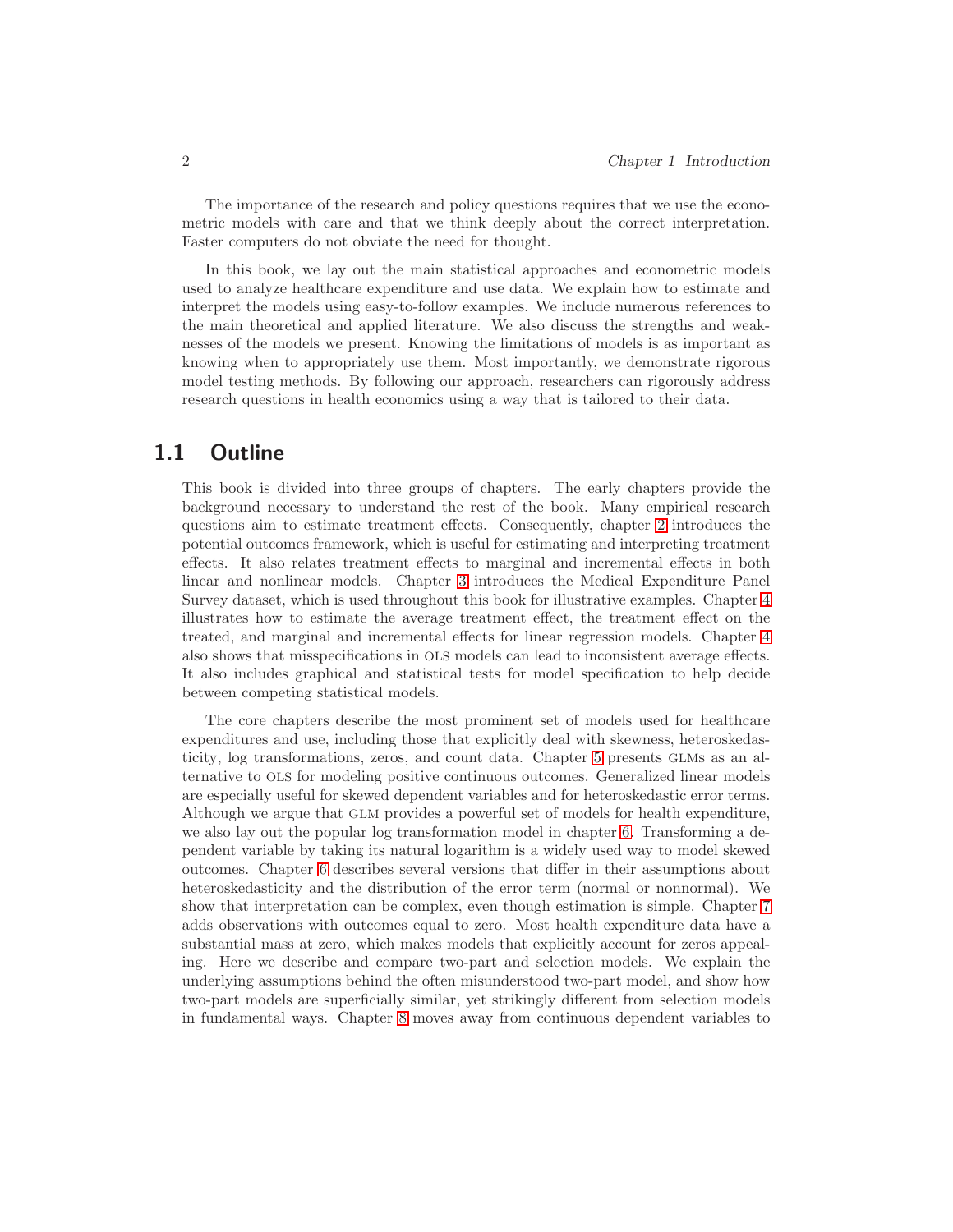#### 1.2 Themes 3

count models. These models are essential for outcomes that are nonnegative integer valued, including counts of office visits, number of cigarettes smoked, and prescription drug use.

The book then shifts to more advanced topics. Chapter 9 presents four flexible approaches to modeling treatment-effect heterogeneity. Quantile regression allows response heterogeneity by level of the dependent variable. We describe basic quantile regressions and how to use those models to obtain quantile treatment effects. Next, we describe finite mixture models. These models allow us to draw the sample from a finite number of subpopulations with different relationships between outcomes and predictors in each subpopulation. Thus, finite mixture models can uncover patterns in the data caused by heterogeneous types. Third, we describe local-linear regression, a nonparametric regression method. Nonparametric regression techniques make few assumptions about the functional form of the relationship between the outcome and the covariates and allow for very general relationships. Finally, conditional density estimation is another flexible alternative to linear models for dependent variables with unusual distributions. The last two chapters discuss issues that cut across all models. Chapter 10 introduces controlling for endogeneity or selection-on-unobservables of covariates of policy interest to the researcher. Chapter 11 discusses design effects. Many datasets have information collected with complex survey designs. Analyses of such data should account for stratified sampling, primary sampling units, and clustered data.

This book does not attempt to provide a comprehensive treatment of econometrics. For that, we refer readers to other sources (for example, Cameron and Trivedi [2005; 2010], Greene [2012], Wooldridge [2010; 2016]). Instead, we focus on healthcare econometric models that emphasize three core statistical issues of skewness, zeros, and heterogeneous response. We focus on providing intuition, a basic mathematical framework, and user-friendly Stata applications. We provide citations to the literature for original proofs and important applications. Much promising theoretical and applied work continues to appear in the literature each year. Jones (2010) describe some of the recent research as well as a wide range of econometric approaches.

#### 1.2 Themes

Although we present numerous alternative models and ways to check and choose between those models, it should be no surprise that we do not determine a single best model for all situations or a good second-best model for all cases. Instead, researchers must find the model that is most appropriate for their research question and data. We recommend comprehensive model checking, but model checking is not a simple check list. It requires thought.

We aim to provide the tools to find the best model to consistently estimate the answer to the research question. This answer will often be a function of  $E(y|x)$ , such as the average treatment effect, or the marginal effect of a covariate on the outcome. We are also concerned about the precision of those estimates, measured by the variance of the estimators.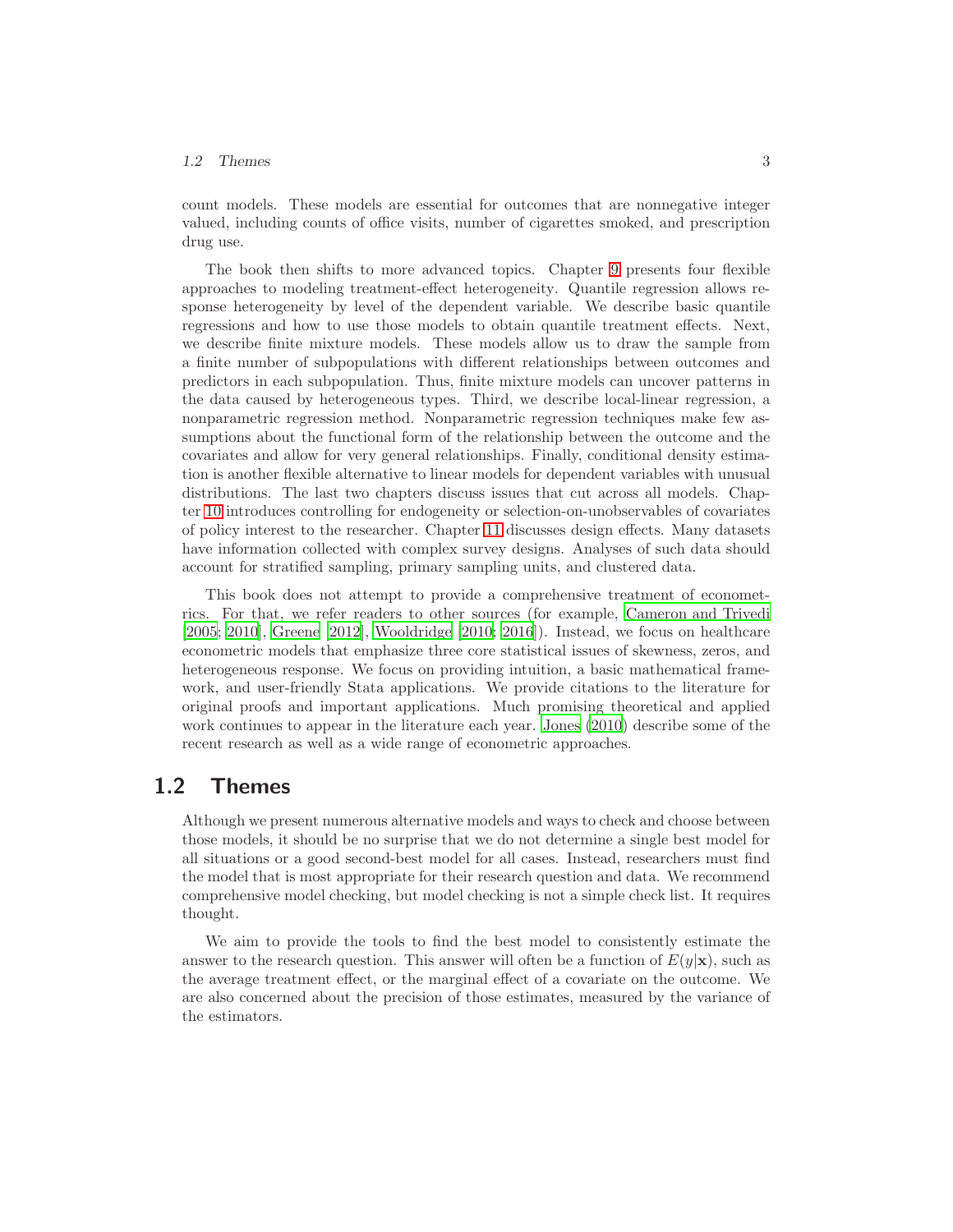Of all possible statistical models, we focus on those that address three key issues that often appear in health expenditure and use data: skewness, a large mass at zero, and heterogeneous response. Health expenditure data are often wildly right skewed. Transforming the dependent variable to generate a dependent variable with a more symmetric distribution may improve the statistical properties of the model fit but may make it harder to interpret. The distributions of many interesting health outcomes such as total annual healthcare expenditures, hospital visits in the calendar year, and smoking in the last 30 days—typically have a substantial fraction of zeros, which can pose difficulties for standard statistical models. Consequently, health economists have developed models to deal with such outcomes, allowing for a rich understanding of how variables affect whether the outcome is positive (extensive margin) and the magnitude of the outcome (intensive margin). While a single, summary marginal effect is sometimes of interest, we often expect heterogeneous treatment effects across different subpopulations. Modeling the heterogeneity explicitly can reveal new insights.

In summary, our aim is to improve best practices among health economists and health services researchers.

### 1.3 Health econometric myths

Despite the tremendous recent advances in econometrics, we have noticed a number of misconceptions in the published literature. We hope the following myths will disappear in future generations:

- 1. Model selection by citation is safe. The lemming approach to econometrics is to follow blindly what others have done. But each research question, each dataset, and each model requires individual attention. We advocate artisanal handcrafted research, not mass-produced cookie-cutter research (see chapter 2).
- 2. Trim outliers. Outliers are so annoying. They are highly influential, do not fit nicely onto graphs, and are just, well, different. Why not trim them from the data? The reason is that each outlier represents a real person or episode. As much as a hospital administrator would like to assume away an ultraexpensive patient, the patient exists and is an important feature of many datasets. Embrace the diversity; start by exploring outliers in the Medical Expenditure Panel Survey data described in chapter 3.
- 3. OLS is fine. OLS regression has many virtues. It is easy to estimate and interpret. Under a set of well-known assumptions—including that the model as specified is correct—OLS is the best linear unbiased estimator, except when the assumptions fail, which is often. We demonstrate the limitations of OLS in chapter 4.
- 4. All GLM models should have a log link with a gamma distribution. Several early influential articles using GLM models in health economics happened to analyze data for which the log link with a gamma distribution was the appropriate choice. Different link and distributional families may be better (see chapter 5) for other data.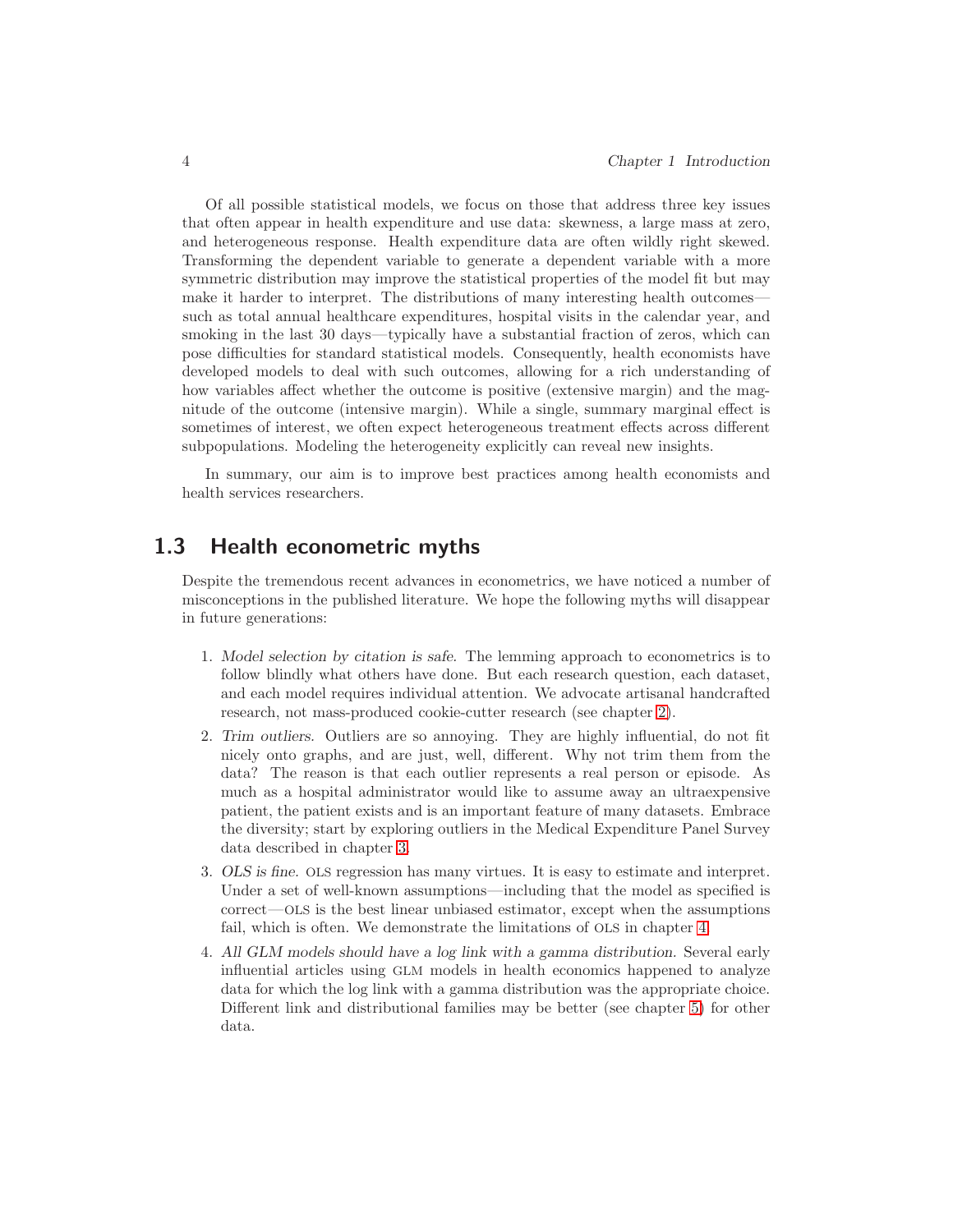#### 1.4 Stata friendly 5

- 5. Log all skewed dependent variables. Health economists have developed a compulsive, almost Pavlovian, instinct to log any and all skewed dependent variables. While the log transformation makes estimation on the log scale simple, it makes interpretation and prediction on the raw scale surprisingly difficult (see chapter 6).
- 6. Use selection models for data with a large mass at zero. When the data have substantial mass at zero, some researchers reach for the two-part model, while others reach for selection models. Their choices often lead to considerable argument over which is better. We advocate the two-part model for researchers interested in actual outcomes (including the zeros), and we advocate selection models for researchers interested in latent outcomes (assuming that the zeros are missing values). We set the record straight in chapter 7.
- 7. All count models are Poisson. Ever wonder why some researchers reflexively use Poisson, and others use the negative binomial? We explain the tradeoff between inference about the conditional mean function and conditional frequencies while providing intuition and pretty pictures (see chapter 8).
- 8. Modeling heterogeneity is not worth the effort. Tired of assuming monolithic treatment effects? Want to spice up your research life? We introduce four ways to model treatment-effect heterogeneity that can enrich any analysis (see chapter 9).
- 9. Correlation is causation. Actually, virtually all researchers know that statement is false. However, knowing it and correctly adjusting for endogeneity are two different things. We discuss ways to better establish causality by controlling for endogeneity, which is pervasive in applied social science research (see chapter 10).
- 10. Complex survey design is just for summary statistics. Most large surveys use stratification and cluster sampling to better represent important subsamples and to use resources efficiently. Model estimation, not just summary statistics, should control for sample weights, clustering, and stratification (see chapter 11).

## 1.4 Stata friendly

We assume the reader has a basic understanding of Stata. To learn more, read the Stata manuals and online help, or consult introductions to Stata by Long and Freese (2014) (see especially chapters 2–4) and Cameron and Trivedi (2010) (see chapters 1 and 2 for overview). Stata is easy to learn, easy to use, and has a powerful set of tools. Many of them are built-in, but others are provided by dedicated users who share their code via Stata packages. Once the reader has a grasp of the basics, our book will be fully accessible.

Merely reading about econometrics is not the best way to learn. Readers must actively analyze data themselves. Therefore, we provide user-friendly Stata code, so interested readers cannot only reproduce all the examples in the book but also modify the code to analyze their own data. The data and Stata code in this book are publicly available. We have designed this not only to be user-friendly but also to be interactive. Dig in!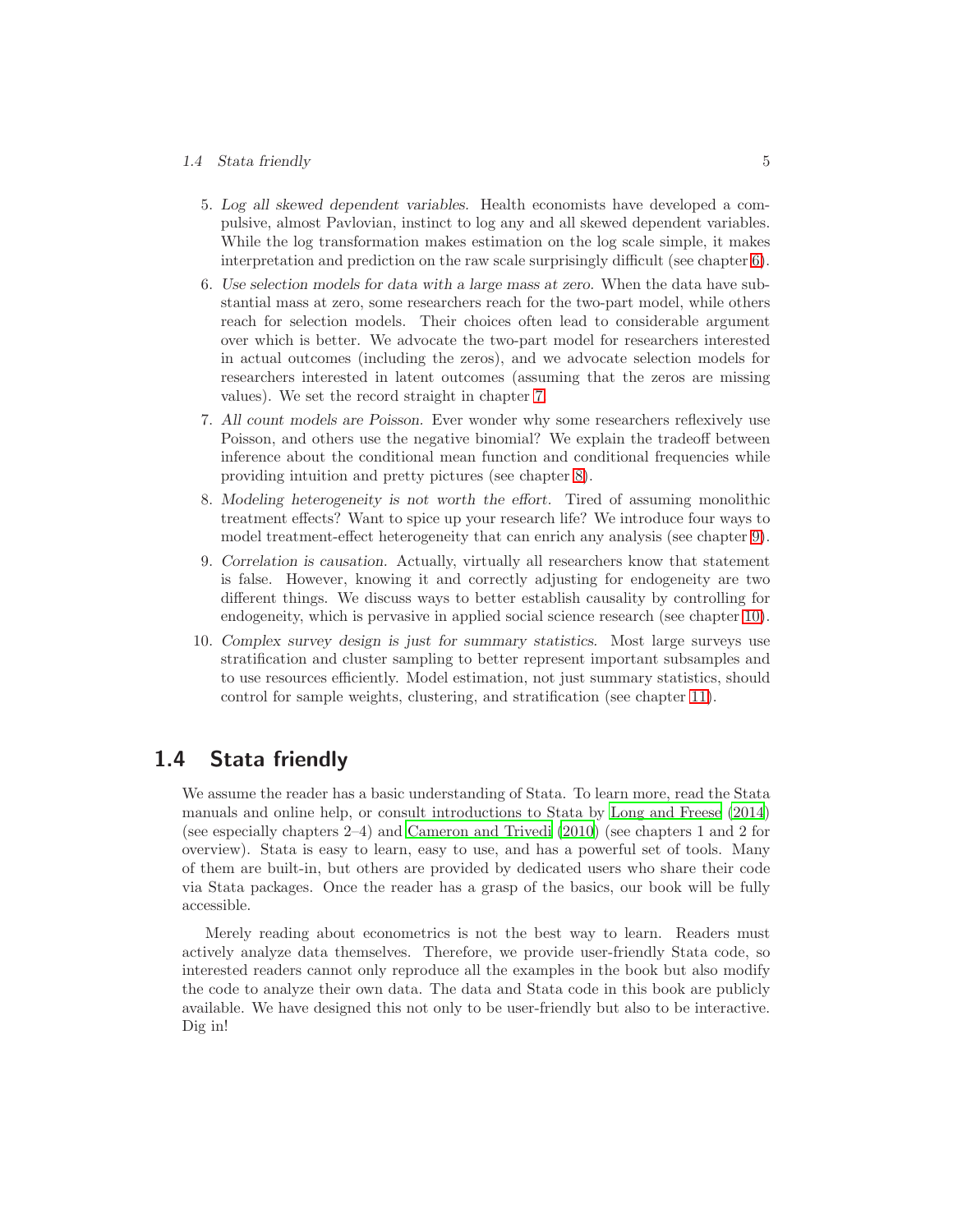## 1.5 A useful way forward

Finally, we agree with the observation by Box and Draper (1987) that "all models are wrong, but some are useful". Our intent is to provide methods to choose models that are useful for the research question of interest.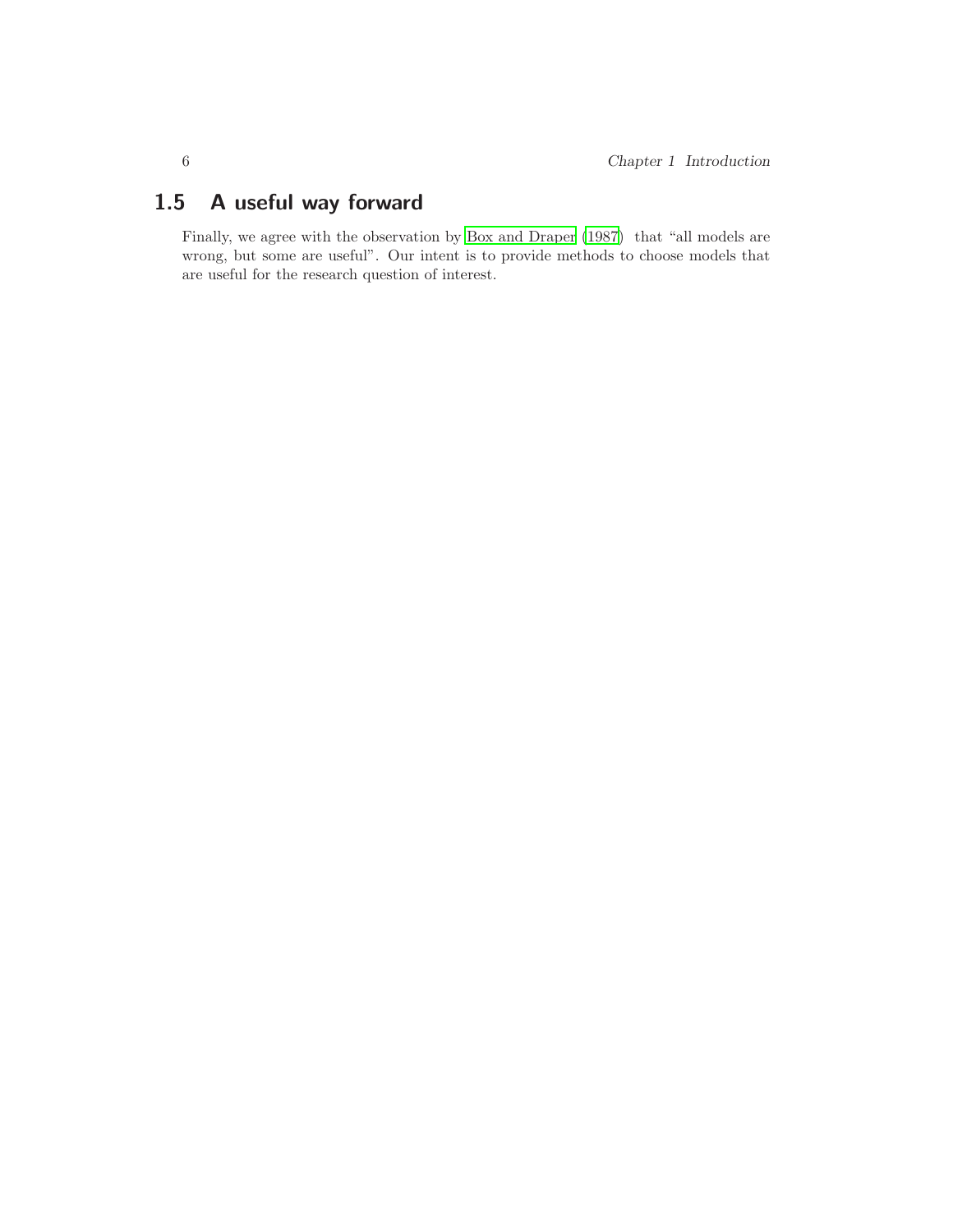(Pages omitted)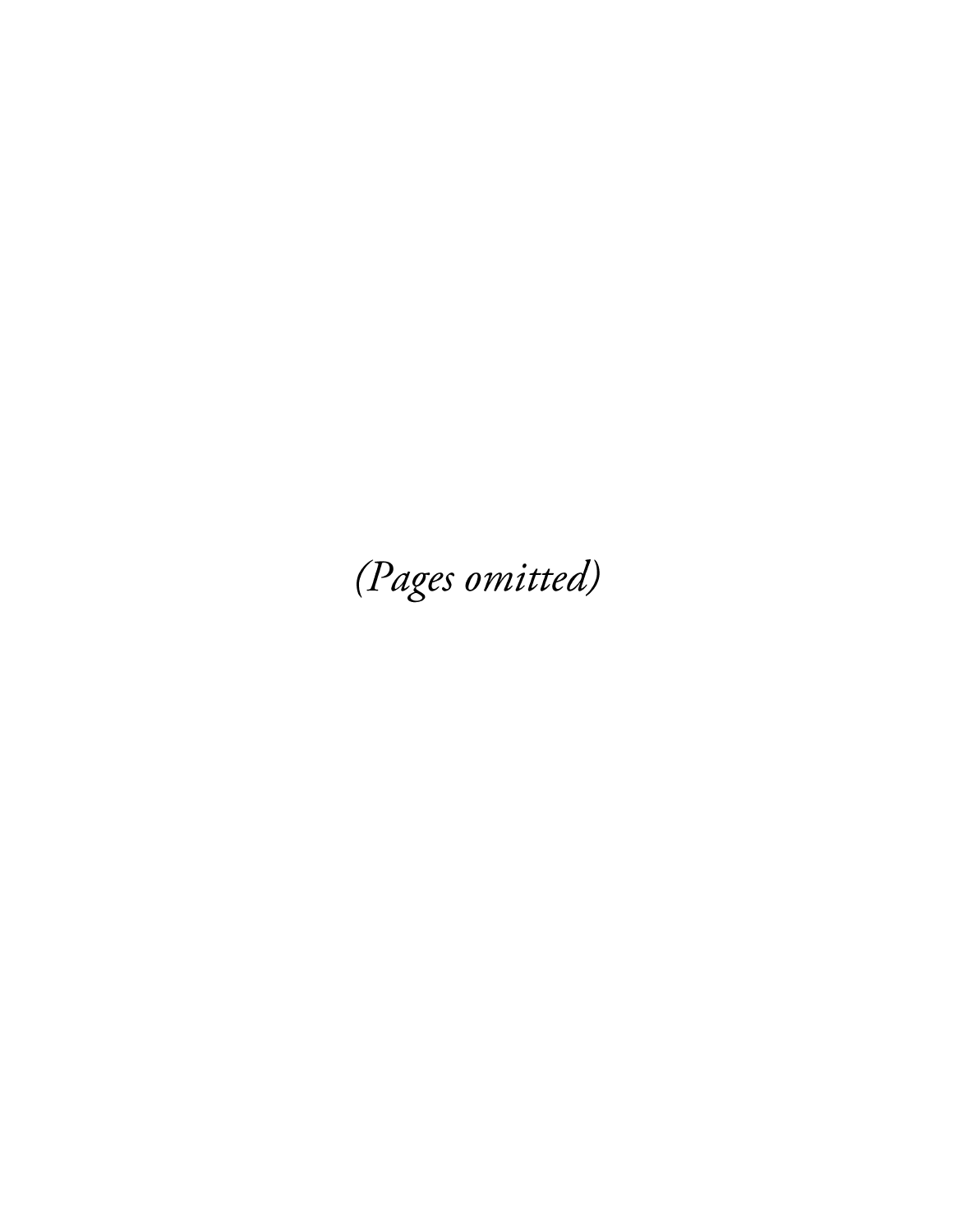# 4 The linear regression model: Specification and checks

## 4.1 Introduction

The linear regression model is undoubtedly the workhorse of empirical research. Researchers use it ubiquitously for continuous outcomes and often for count and binary outcomes. With relatively few assumptions—namely, the relationship between the outcome and the regressors is correctly specified, and the error term has an expected value of zero conditional on the values of the regressors—ordinary least-squares (OLS) estimates of the parameters of the model are unbiased and consistent. In other words, given those two assumptions, OLS delivers estimates that are correct on average. In addition, if the distribution of the errors have constant variance across the sample observations and are uncorrelated across sample observations, then OLS produces estimates that have the smallest variance among all linear unbiased estimators.

The formal statement of these properties is the Gauss–Markov theorem. Many textbooks formally discuss the assumptions and proof, including Wooldridge (2010) and Cameron and Trivedi (2005). The Gauss–Markov theorem has two main implications. First, OLS estimates have the desirable property of being unbiased under relatively weak conditions. Second, there is no linear estimator with better properties than OLS. These desirable features mean, in many cases, we can use the linear regression model to estimate causal treatment effects and marginal and incremental effects of other covariates, as we outlined in chapter 2. In this chapter, we show how these can be implemented in Stata and discuss the interpretation of various effects.

The Gauss–Markov theorem applies to OLS models only when the assumptions are met. If a regressor is endogenous, for example, the conditional expectation of the error term is not zero. If it was, it would violate one of the Gauss–Markov theorem's assumptions, and the OLS estimates would be inconsistent. With observational data, researchers should always be aware of the possibility of endogenous regressors. We address these issues in chapter 10.

The other main assumption is that the model specification is correct. Estimation of a linear model without serious consideration of the model specification can lead to substantially misleading answers. One of the most important features of any model is the relationship of the covariates to the dependent variable. Correct specification of the relationship is a key assumption of the theorem. In practice, while researchers cannot claim to know the true model, they should strive to specify good models. A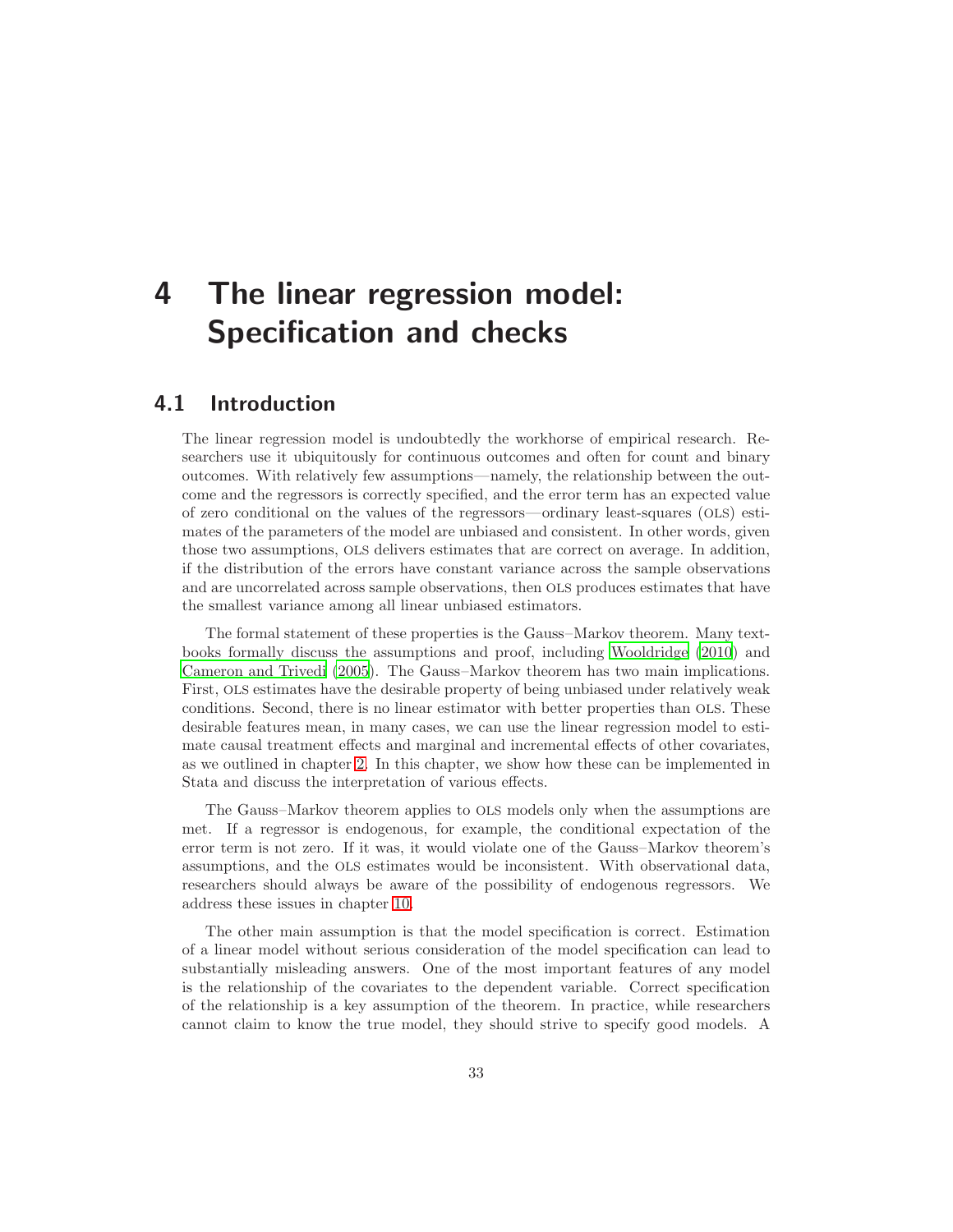good model includes all the necessary variables—including higher-order polynomials and interactions terms—but no more. A good model includes variables with the correct functional relationship between the covariates and outcome. Choosing the correct model specification requires making choices. There is tension between simplicity and attention to detail, and there is tension between misspecification and overfitting. We address these issues in this chapter.

In this chapter, we show with two examples how easy it is to estimate inconsistent marginal effects when the fit model is misspecified. Marginal effects are surprisingly sensitive to model misspecification. If we include a variable in the model, but the relationship between it and the dependent variable is not correct, the estimated marginal effects of that variable are sensitive to the distribution of that covariate and to whether the marginal effects are conditioned on a specific value of that covariate.

Some readers may wonder why we obsess about model specification. A commonly held belief is that the estimate,  $\beta_k$ , of the average marginal effect (AME),  $\partial E(y_i|\mathbf{x}_i)/\partial x_k$ , of covariate,  $x_k$ , is consistent even if it is estimated using a misspecified model. We show that this can easily be false. In addition, we believe that the focus on average effects is too narrow a view, because policy interest is often about the response to a covariate for a specific value of that covariate. For example, we may care only about the effect of a weight-loss drug on those with an unusually high body mass index, rather than the entire population. In the case of health insurance, we might be worried about the effect of raising the coinsurance rates or deductibles in the least generous health insurance plans rather than for all health insurance plans. In such situations, the marginal effect for the subsample of interest may be inconsistent, even if the average of marginal effects for the full sample are not.

Because we never know the correct model specification (theory rarely provides guidance for model specification), it is important to know how to make informed choices. To this end, the final sections in this chapter describe visual and statistical methods to test model specification.

### 4.2 The linear regression model

It is useful to begin with a precise, mathematical formulation of the linear regression model, in which

$$
y_i = \mathbf{x}'_i \boldsymbol{\beta} + u_i
$$

where  $y_i$  is the outcome for the *i*th observation  $(i = 1, ..., N)$ ,  $\mathbf{x}'_i$  is a row vector of k covariates including a constant,  $\beta$  is a column vector of k coefficients to be estimated including the intercept, and  $u$  is the error term. A linear specification can include nonlinear terms in  $x_i$  but is always linear in  $\beta$ . Specifications that are nonlinear in  $\beta$ generally cannot be transformed into a linear specification.

As we showed in chapter 2, if the model is linear in variables, then the estimates of treatment, marginal, and incremental effects are all simply regression coefficients. Nonlinear terms, which are interactions between covariates or polynomial terms of covari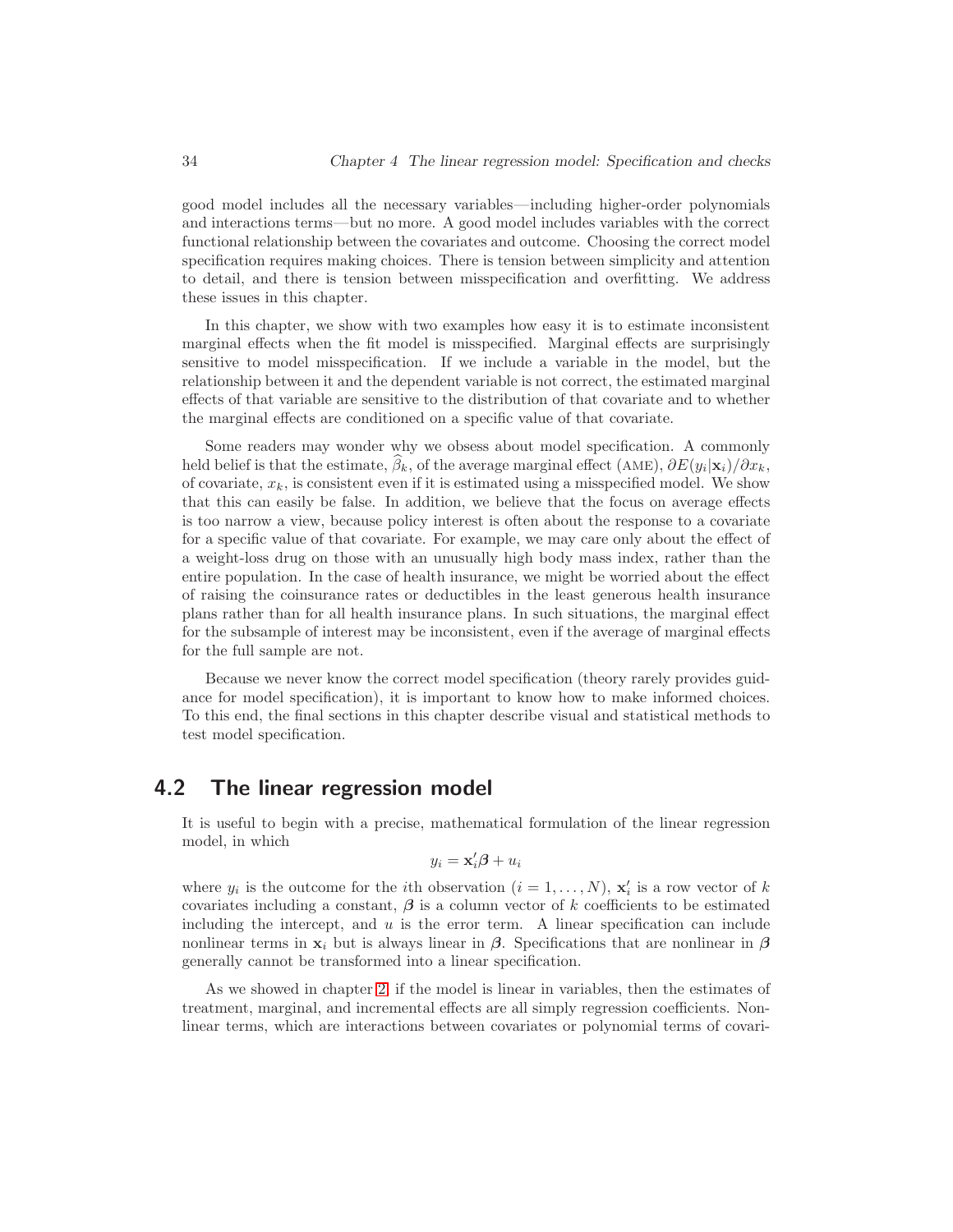ates, are functions of parameters and covariate values. We must estimate and interpret them more carefully.

## 4.3 Marginal, incremental, and treatment effects

We begin with a fairly simple OLS regression model to predict total annual expenditures at the individual level for those who spend at least some money, using the 2004 Medical Expenditure Panel Survey (MEPS) data (see chapter 3). Our goal is to interpret the results using the framework of potential outcomes and marginal effects (see chapter 2). To be clear, the model we fit may not be appropriate for a serious research exercise: it drops all observations with zero expenditures, and its specification of covariates is rudimentary. Additionally, we do not consider any possible models besides OLS, especially ones that may be better suited to deal with the severe skewness in the distribution of this outcome, and we do not control for design effects or possible endogeneity. In short, we ignore all interesting features of this typical health outcome variable, knowing that we will return to each of these issues throughout the book. The focus of this section is to provide a framework for interpreting regression results.

In this regression model, we estimate the effect of age (age), gender (female is a binary indicator for being female), and any health limitations (anylim is a binary indicator of whether the person has health limitations) on total healthcare expenditures for persons with any expenditures ( $\exp\{\cot > 0\}$ ), using the MEPS data (see chapter 3).

```
. *** MEPS data
. use http://www.stata-press.com/data/heus/heus_mepssample
(Sample of MEPS 2004 data)
. *** Restrict to subsample with positive total expenditures
. drop if exp_tot <= 0
(3,440 observations deleted)
```
We include an interaction term between age and gender, allowing the effect of age to differ between men and women. It is essential to use the notation with ## between c.age and i.female so Stata understands that those variables are interacted. The prefix c. indicates that the variable age is continuous; the prefix i. indicates that the variable gender is binary. We estimate robust standard errors.

The results appear to show that healthcare expenditures increase with age and are higher for women. However, the interaction term is negative and statistically significant, indicating that we must put more effort into fully understanding the relationship between these demographics and total expenditures. Unsurprisingly, expenditures are far higher for those with at least one limitation. All coefficients are statistically significant at  $p < 0.05$ .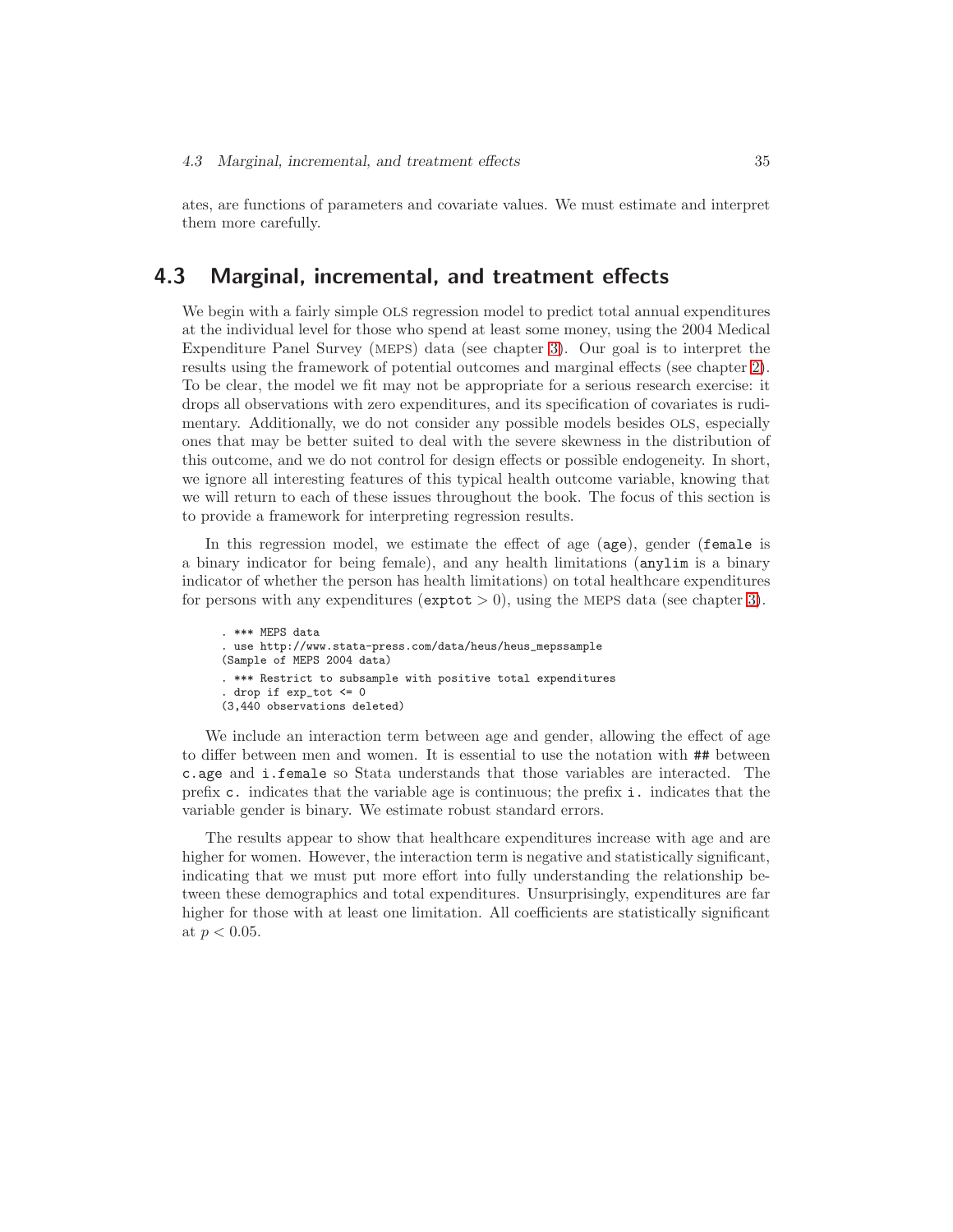| . regress exp_tot c.age##i.female i.anylim, vce(robust) |                                                                       |                               |                                               |                |                         |                         |
|---------------------------------------------------------|-----------------------------------------------------------------------|-------------------------------|-----------------------------------------------|----------------|-------------------------|-------------------------|
| Linear regression                                       | Number of obs<br>F(4, 15941)<br>$Prob$ > $F$<br>R-squared<br>Root MSE | $=$<br>$=$<br>$=$<br>$=$<br>= | 15,946<br>221.41<br>0.0000<br>0.0773<br>10187 |                |                         |                         |
| exp_tot                                                 | Coef.                                                                 | Robust<br>Std. Err.           | t.                                            | P>  t          |                         | [95% Conf. Interval]    |
| age                                                     | 94.70939                                                              | 8.664488                      | 10.93                                         | 0.000          | 77.72601                | 111.6928                |
| female<br>Female                                        | 1593.099                                                              | 459.1437                      | 3.47                                          | 0.001          | 693.1256                | 2493.073                |
| female#c.age<br>Female                                  | $-22.56145$                                                           | 10.64236                      | $-2.12$                                       | 0.034          | $-43.42168$             | $-1.701215$             |
| anylim<br>Activity<br>cons                              | 4456.928<br>$-1772.051$                                               | 237.8453<br>380.9481          | 18.74<br>$-4.65$                              | 0.000<br>0.000 | 3990.724<br>$-2518.752$ | 4923.132<br>$-1025.349$ |

. \*\*\* Regression to predict total expenditures

#### 4.3.1 Marginal and incremental effects

We first interpret the results for age and gender in more detail. Following chapter 2, we interpret regression results for the continuous variable age as a marginal effect (derivative) and for the dichotomous variable female as an incremental effect (difference). One way to interpret the effects (not necessarily the most informative way for this example, as we will see) is to compute the average marginal and incremental effects using the Stata command margins, dydx(). Because of the interaction term between age and gender, the average marginal and incremental effects will not equal any of the estimated coefficients in the model.

Women spend more than men by an average of \$523, averaged across all ages in the sample. The AME of age is \$81, meaning that on average (allowing for the interaction with female) for this sample, an increase in age of 1 year corresponds with an increase in total expenditures of \$81. We note that this interpretation, in a model with covariates entered nonlinearly, is only true because the model is affine in age. If one is interested in knowing what happens if each person in the sample becomes one year older, it would be better to do that computation directly. We show how this can be done using margins in section 5.7.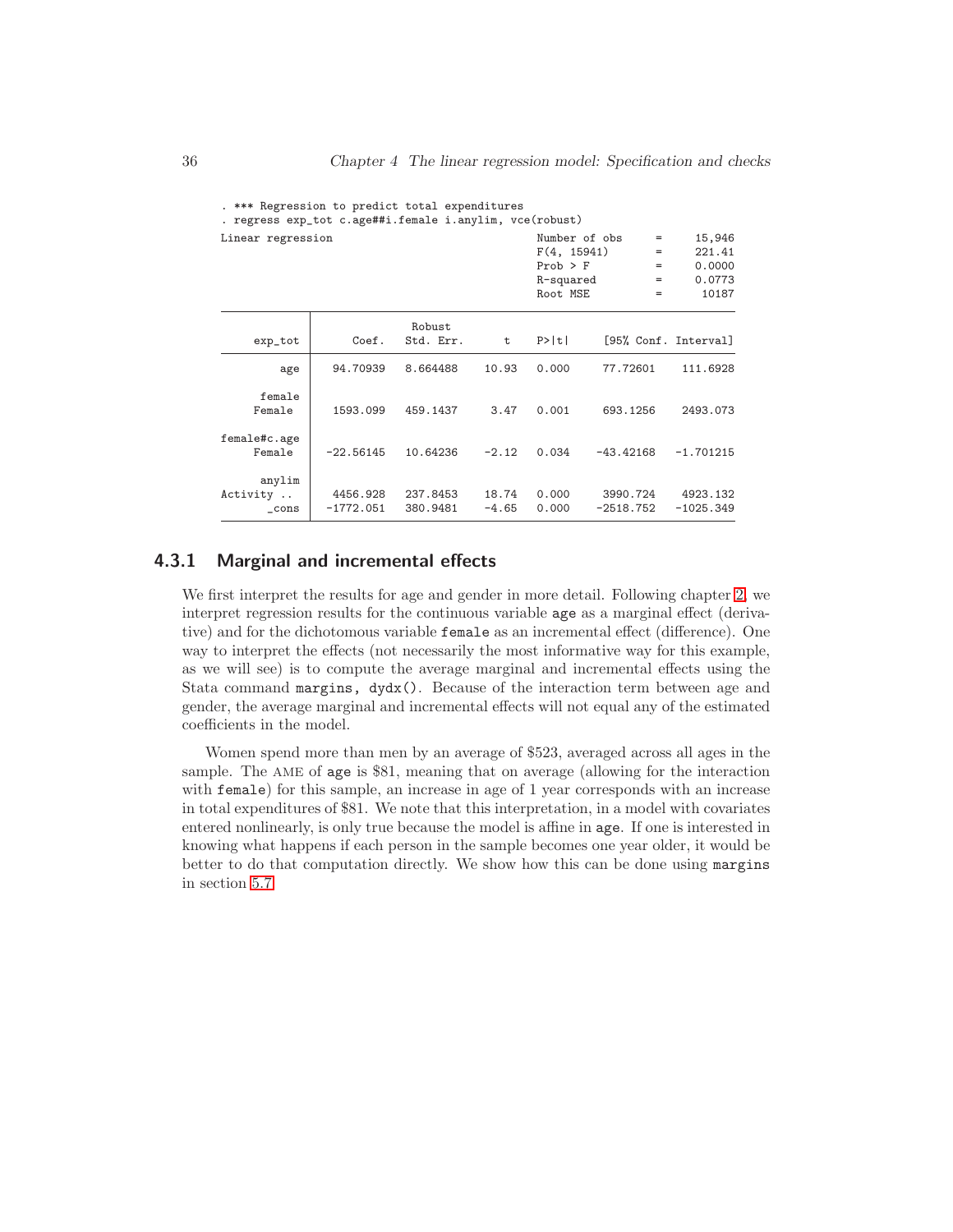|                                                | Delta-method                                                                     |                   |        |
|------------------------------------------------|----------------------------------------------------------------------------------|-------------------|--------|
|                                                | Expression : Linear prediction, predict()<br>$dy/dx$ w.r.t. : age 1.female       |                   |        |
| Average marginal effects<br>Model VCE : Robust |                                                                                  | Number of $obs =$ | 15,946 |
|                                                | . *** Average marginal effects for age and female<br>. margins, dydx(age female) |                   |        |

|                  | Delta-method |           |       |       |                      |          |
|------------------|--------------|-----------|-------|-------|----------------------|----------|
|                  | dv/dx        | Std. Err. | t     | P> t  | [95% Conf. Interval] |          |
| age              | 81.38701     | 5.338745  | 15.24 | 0.000 | 70.92247             | 91.85156 |
| female<br>Female | 523.2414     | 171.3697  | 3.05  | 0.002 | 187.3375             | 859.1454 |

Note: dy/dx for factor levels is the discrete change from the base level.

The average marginal and incremental effects calculated with margins, dydx() do not fully illustrate the complex relationship between age, gender, and total expenditures because of the interaction between them. One way to improve the interpretation is to calculate the marginal effect of age separately for men and for women (using the  $at(female=(0 1))$  option). The marginal effect of age for men is about \$23 higher than for women (\$95 compared with \$72). This means that as men age, their spending increases faster than that of women.

| . margins, dydx(age) at(female=(0 1)) |                           | . *** Marginal effect of age by gender       |          |                   |          |          |
|---------------------------------------|---------------------------|----------------------------------------------|----------|-------------------|----------|----------|
| Average marginal effects<br>Model VCE | : Robust                  |                                              |          | Number of $obs =$ | 15,946   |          |
| $dy/dx$ w.r.t. : age                  |                           | Expression : Linear prediction, predict()    |          |                   |          |          |
| $1.-at$                               | $: \; \; \texttt{female}$ | $=$                                          | $\Omega$ |                   |          |          |
| $2.-at$                               | : female                  | $=$                                          | 1        |                   |          |          |
|                                       |                           | Delta-method                                 |          |                   |          |          |
|                                       |                           | dy/dx Std. Err. t P> t  [95% Conf. Interval] |          |                   |          |          |
| age                                   |                           |                                              |          |                   |          |          |
| $_{\rm -}$ at                         |                           |                                              |          |                   |          |          |
| 1                                     |                           | 94.70939 8.664488                            | 10.93    | 0.000             | 77.72601 | 111.6928 |
| $\overline{2}$                        |                           | 72.14794 6.52578                             | 11.06    | 0.000             | 59.35668 | 84.93921 |

Similarly, we calculate the incremental effect of gender at different ages (using the at(age=(20 45 70)) option). The incremental effect of gender is different at each age, being more than \$1,140 at age 20, and close to 0 around age 70.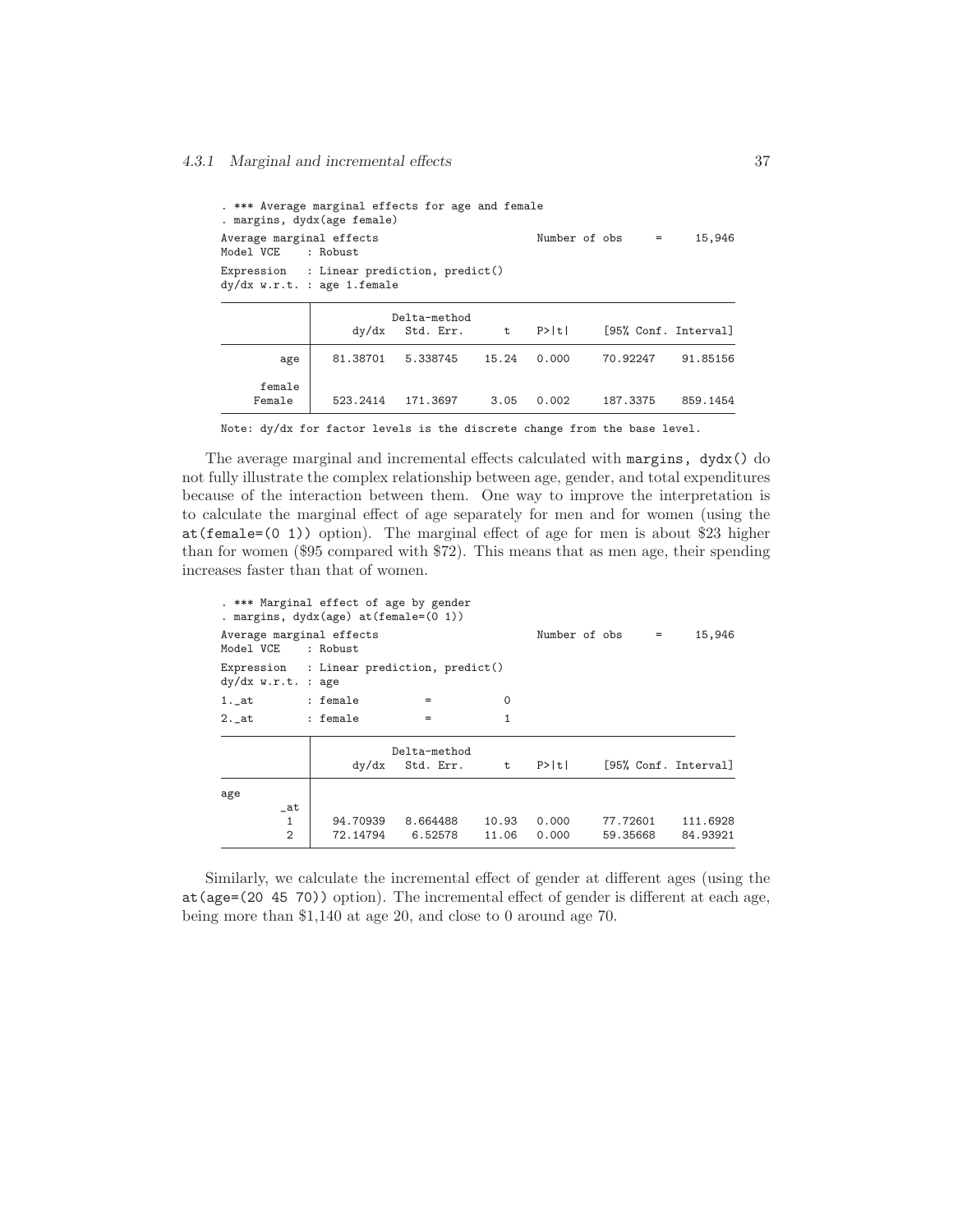(Pages omitted)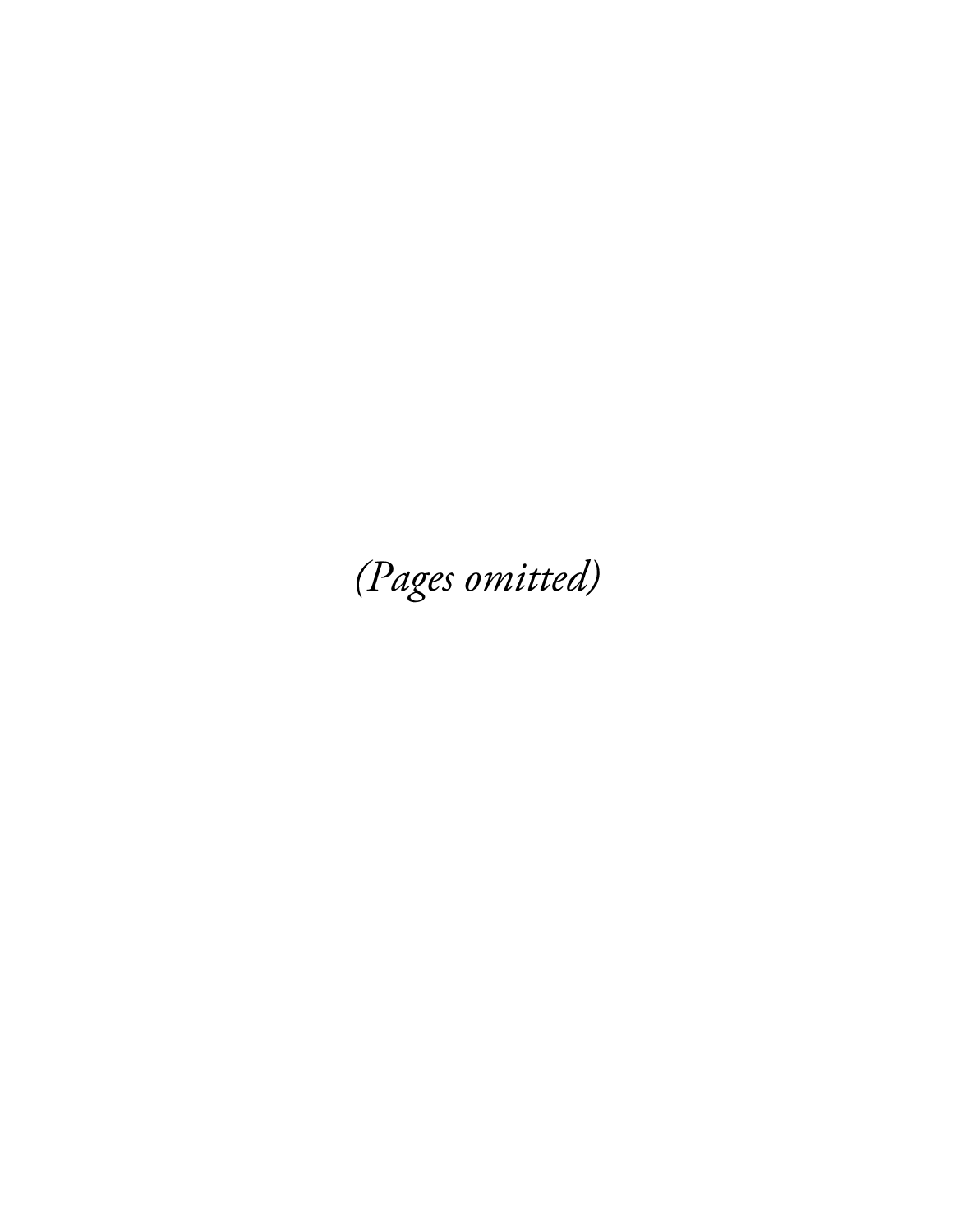#### 5.2.2 Parameter estimation

As alluded to above, GLM estimation requires two sets of choices. The first set of choices determines the link function and the distribution family. In section 5.8, we discuss how we chose based on rigorous statistical tests.

For the parameter estimates in the model to be consistent, it is only necessary to correctly specify the link function, g, and how the covariates enter the index function. The choice of the distribution family affects the efficiency of the estimates, but an incorrect choice does not lead to inconsistency of the parameter estimates. An inappropriate assumption about the distribution family can lead to an inconsistent estimate of the inference statistics, but this inconsistency can be remedied using robust standard errors.

The other choice is whether to estimate GLMs by quasi–maximum likelihood or iteratively reweighted least squares. In Stata, the default is quasi–maximum likelihood, which does not require specification of the full log likelihood. The choice between these two methods does not seem to matter much in practice for typical models and datasets.

After fitting a GLM, one can easily derive marginal and incremental effects of specific covariates on the expected value of y (or other treatment effects).

#### 5.3 GLM examples

We now show how to estimate GLMs for healthcare expenditures with a few choices of link functions and distribution families, using the MEPS data introduced in chapter 3. Specifically, we estimate the effect of age (age) and gender (female is a binary indicator for being female) on total healthcare expenditures for persons with any expenditures  $(\texttt{exp\_tot} > 0).$ 

Our first example is a model with a log link (option link(log)) and a Gaussian family (option  $family(gaussian)$ ). This is equivalent to a nonlinear regression model with an exponential mean. The results show that healthcare expenditures increase with age and are higher for women, but the coefficient on female is not statistically significant at the 5% level. Because the conditional mean has an exponential form, coefficients can be interpreted directly as percent changes. Expenditures increase by about 2.6% with each additional year of age after adjusting for gender. Women spend about 8% more than men  $[0.080 = \exp(0.0770) - 1]$  after controlling for age.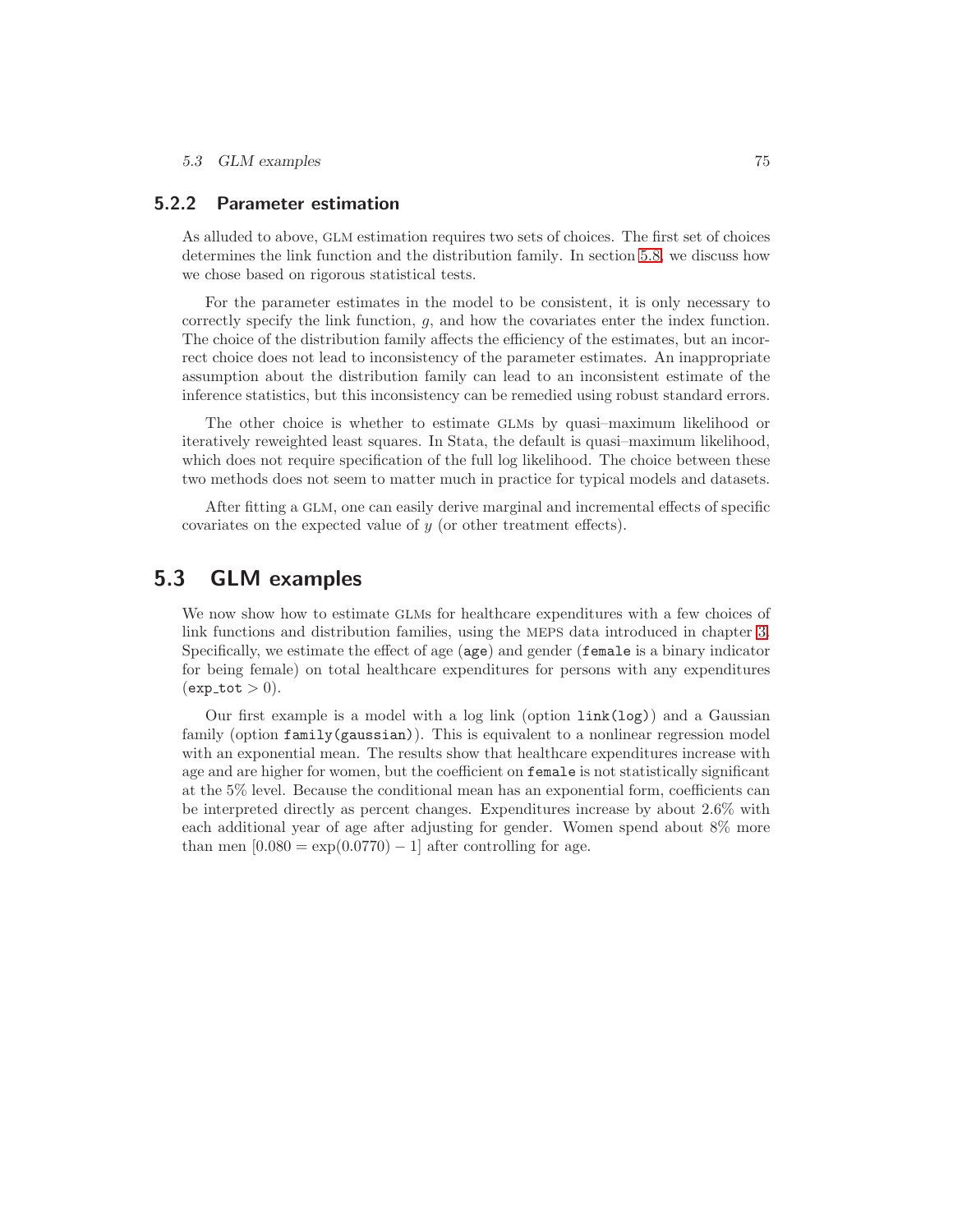| . *** GLM of total expenditures, log link and Gaussian family<br>. glm exp_tot age female, link(log) family(gaussian) vce(robust) |                                                                                                                                                                                                                                                                                 |                                         |                         |                         |                                                |                              |                                          |
|-----------------------------------------------------------------------------------------------------------------------------------|---------------------------------------------------------------------------------------------------------------------------------------------------------------------------------------------------------------------------------------------------------------------------------|-----------------------------------------|-------------------------|-------------------------|------------------------------------------------|------------------------------|------------------------------------------|
| Iteration 0:<br>Iteration 1:<br>Iteration 2:<br>Iteration 3:<br>Iteration 4:<br>Iteration 5:<br>Iteration 6:                      | $log$ pseudolikelihood = -191206.56<br>$log$ pseudolikelihood = $-183815.74$<br>$log$ pseudolikelihood = -172074.86<br>$log$ pseudolikelihood = -170297.76<br>$log$ pseudolikelihood = -170068.69<br>$log$ pseudolikelihood = -170067.92<br>$log$ pseudolikelihood = -170067.92 |                                         |                         |                         |                                                |                              |                                          |
| Generalized linear models<br>Optimization                                                                                         | : ML                                                                                                                                                                                                                                                                            |                                         |                         |                         | No. of obs<br>Residual df<br>Scale parameter = | $=$ $-$<br>$\equiv$ $\equiv$ | 15,946<br>15,943<br>1.07e+08             |
| Deviance<br>Pearson                                                                                                               | = 1.71351e+12<br>$= 1.71351e+12$                                                                                                                                                                                                                                                |                                         |                         |                         | $(1/df)$ Pearson =                             |                              | $(1/df)$ Deviance = 1.07e+08<br>1.07e+08 |
| Variance function: $V(u) = 1$<br>Link function                                                                                    | : $g(u) = ln(u)$                                                                                                                                                                                                                                                                |                                         |                         | [Gaussian]<br>[Log]     |                                                |                              |                                          |
| Log pseudolikelihood = $-170067.9162$                                                                                             |                                                                                                                                                                                                                                                                                 |                                         |                         | AIC<br>BIC              |                                                | $=$ $-$<br>$=$               | 21.33086<br>1.71e+12                     |
| exp_tot                                                                                                                           | Coef.                                                                                                                                                                                                                                                                           | Robust<br>Std. Err.                     | $\mathbf{z}$            | P >  z                  |                                                |                              | [95% Conf. Interval]                     |
| age<br>female<br>$\_cons$                                                                                                         | .0257328<br>7.041415                                                                                                                                                                                                                                                            | .00101<br>.0769791 .0420732<br>.0652623 | 25.48<br>1.83<br>107.89 | 0.000<br>0.067<br>0.000 | .0237533<br>-.0054828<br>6.913503              |                              | .0277123<br>.1594411<br>7.169327         |

The second example also specifies a log link but assumes that the distribution family is gamma (option family(gamma)), implying that the variance of expenditures is proportional to the square of the mean. This is a leading choice in published models of healthcare expenditures, but we will return to the choices of link and family more comprehensively in section 5.8.

The results show that healthcare expenditures increase with age and are higher for women. Both coefficients are statistically significant, with  $p < 0.001$ . Expenditures increase by about 2.8% with each additional year of age, which is quite close to the effect fit by the model with the Gaussian family. However, now we find that women spend about 23% more than men  $(0.23 = \exp(0.2086) - 1)$ , after controlling for age. This is almost three times as large as the effect estimated in the model with the Gaussian family. A small change in the model leads to a large change in interpretation.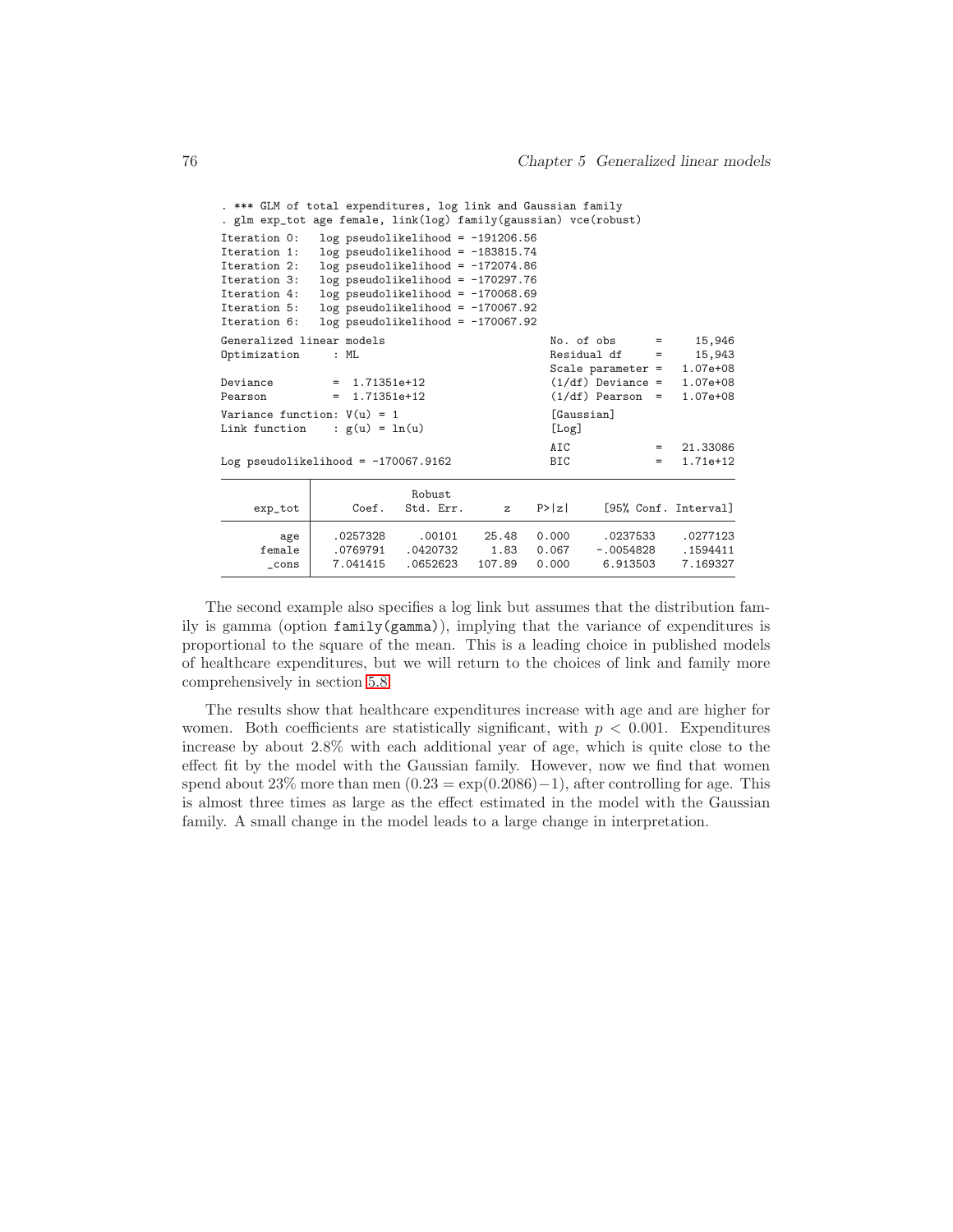#### 5.4 GLM predictions 77

| $log$ pseudolikelihood = $-150164.47$<br>Iteration 0:<br>$log$ pseudolikelihood = -148063.58<br>Iteration 1:<br>Iteration 2: log pseudolikelihood = $-148047.8$<br>$log$ pseudolikelihood = -148047.79<br>Iteration 3: |                                  |
|------------------------------------------------------------------------------------------------------------------------------------------------------------------------------------------------------------------------|----------------------------------|
| Generalized linear models<br>No. of obs<br>$=$<br>$Residual df =$<br>Optimization<br>: ML<br>Scale parameter = $7.097257$                                                                                              | 15,946<br>15,943                 |
| $(1/df)$ Deviance = 2.099869<br>Deviance<br>$= 33478.20882$<br>$(1/df)$ Pearson = 7.097257<br>$= 113151.5612$<br>Pearson                                                                                               |                                  |
| Variance function: $V(u) = u^2$<br>[Gamma]<br>: $g(u) = ln(u)$<br>[Log]<br>Link function                                                                                                                               |                                  |
| AIC<br>$=$<br><b>BIC</b><br>Log pseudolikelihood = $-148047.791$<br>$=$                                                                                                                                                | 18.56902<br>$-120801.6$          |
| Robust<br>P >  z <br>[95% Conf. Interval]<br>Coef.<br>Std. Err.<br>exp_tot<br>$Z -$                                                                                                                                    |                                  |
| .0012071<br>23.16<br>0.000<br>.0279516<br>.0255856<br>age<br>female<br>.2086064.0478756<br>4.36<br>0.000<br>.114772<br>6.835683<br>.0856778<br>79.78<br>0.000<br>6.667757<br>$_{\rm -cons}$                            | .0303176<br>.3024408<br>7.003608 |

Our primary intent was to use these examples to demonstrate the use of the glm command and explain how to interpret coefficients. However, these examples also show that the estimated effects in a sample can be quite different across distribution family choices when the link function is the same, even though the choice of family has no theoretical implications for consistency of parameter estimates.

We could run many other GLM models, changing the link function or the distributional family. For example, we could fit a GLM with a square root link (option link(power 0.5)) and a Poisson family (option family(poisson)). Or we could fit a GLM with a cube root link (option link(power 0.333)) and an inverse Gaussian family (option family(igaussian)).

## 5.4 GLM predictions

For all GLM models with a log link, the expected value of the dependent variable,  $y$ , is the exponentiated linear index function:

$$
E(y_i|\mathbf{x}_i) = \mu_i = g^{-1}(\mathbf{x}'_i \boldsymbol{\beta}) = \exp(\mathbf{x}'_i \boldsymbol{\beta})
$$
\n(5.1)

The sample average of the expected value of total expenditures is the average of  $\mu_i$ over the sample. We calculate its estimate using the margins command. The predicted mean of total expenditures is \$4,509, less than 1% from the sample mean of \$4,480.